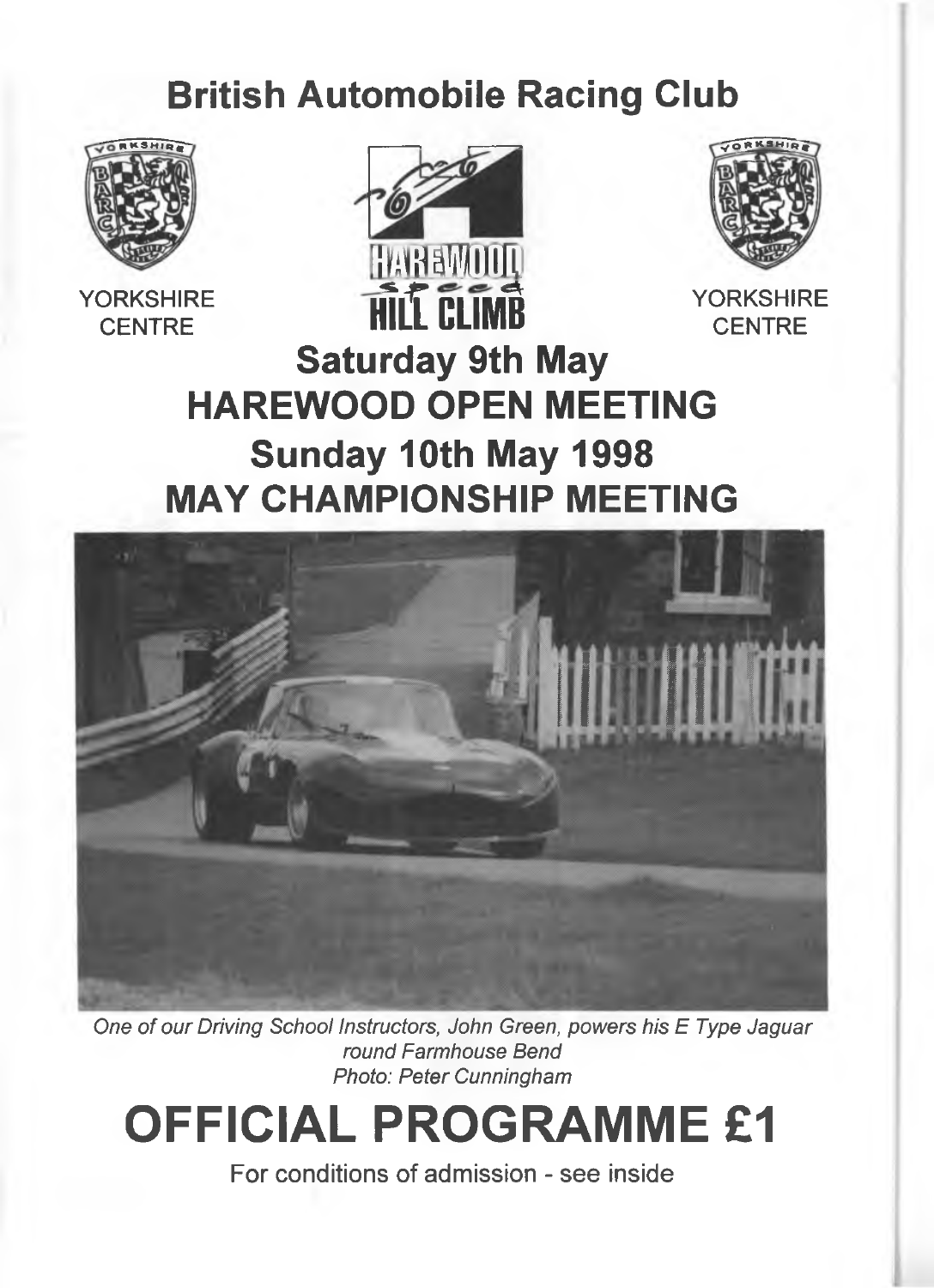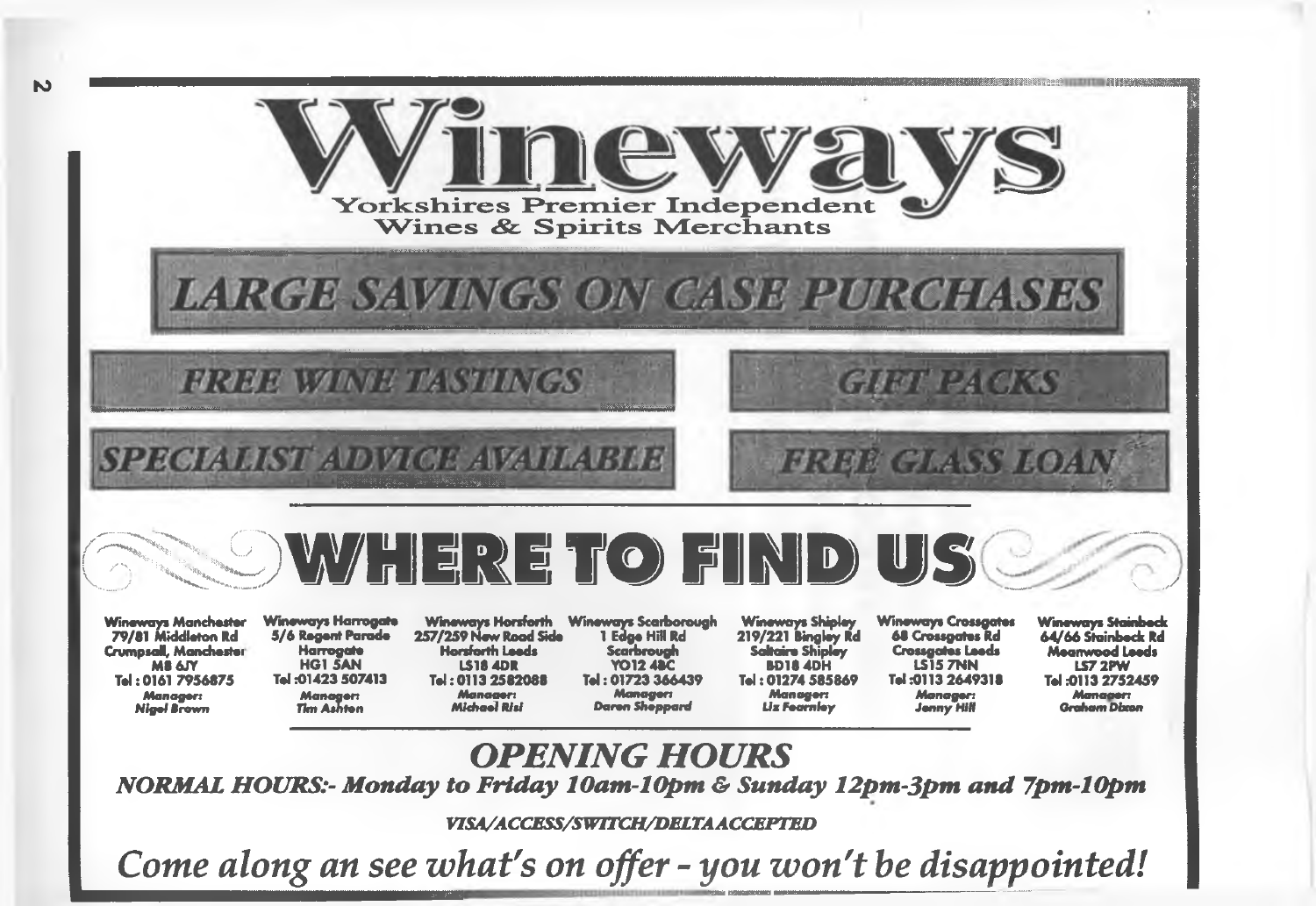

# **Harewood Hillclimb, Harewood Avenue, Harewood, Nr Leeds**

The Yorkshire Centre of the British Automobile Racing Club Ltd weicome you to the

# **HAREWOOD OPEN MEETING Saturday 9th May 1998**

*RAC MSA National B Permit No 54070* **A round of the Ferrari Owners Club Hillclimb Championship, Austin Healey Sprint & Hillclimb Championship and the Paul Matty Classic Class.**

# **MAY CHAMPIONSHIP MEETING Sunday 10th May 1998**

*RAC MSA National B Permit No 54069 and Yorkshire Auto Trader BARC Harewood Hillclimb Championship Permit No CH98310*

# **ROUND TWO OF THE YORKSHIRE AUTO TRADER HAREWOOD SPEED HILLCLIMB CHAMPIONSHIP**

and a round of the

Longton & DMC Sprint & Hillclimb Championship, Ginetta Owners Club Speed Championship, Morgan Northern Speed Championship and the Heart of England Morgan Challenge.

## **PUBLIC WARNING MOTOR SPORT IS DANGEROUS**

It is a condition of admission that all persons having any connection with the promotion and/or conduct of the meting including the owners of the land and the drivers and owners of the vehicles and passengers in the vehicles are absolved from all liability arising out accidents causing damage or personal injury (whether fatal or otherwise) howsoever caused to spectators or ticket holders.

**RAC RULING IN THE INTERESTS OF SAFETY DOGS ARE NOT ADMITTED UNDER ANY CIRCUMSTANCES**



**Despite the organisers taking all reasonable precautions, unavoidable accidents can happen. In respect of these you are present at your own risk.**

**BRITISH AUTOMOBILE RACING CLUB LTD YORKSHIRE CENTRE**

Programme typeset and produced by Pat Kenyon Tel & Fax (0114) 234 0478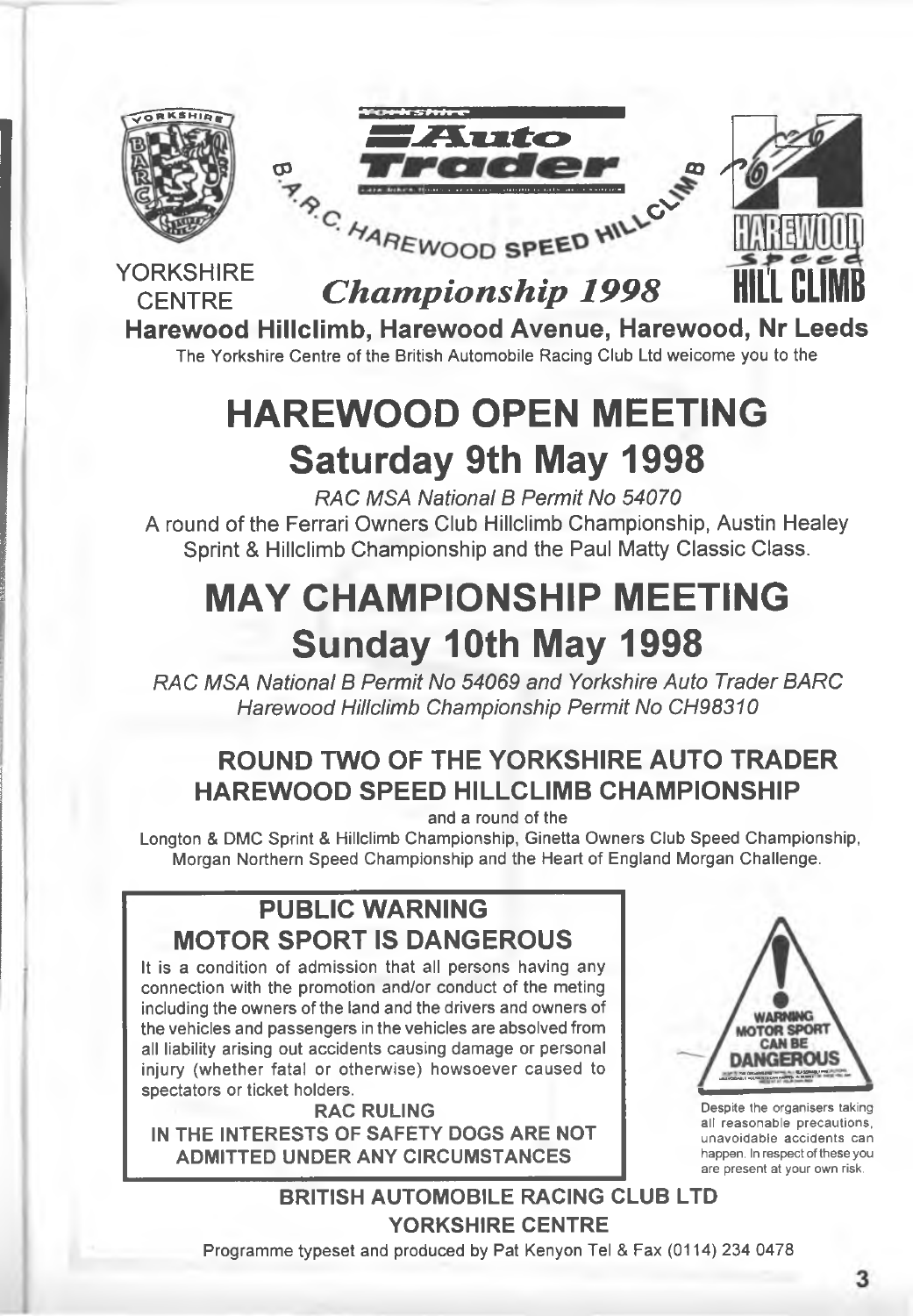# **HAREWOOD SPEED HILLCLIMB COURSE**

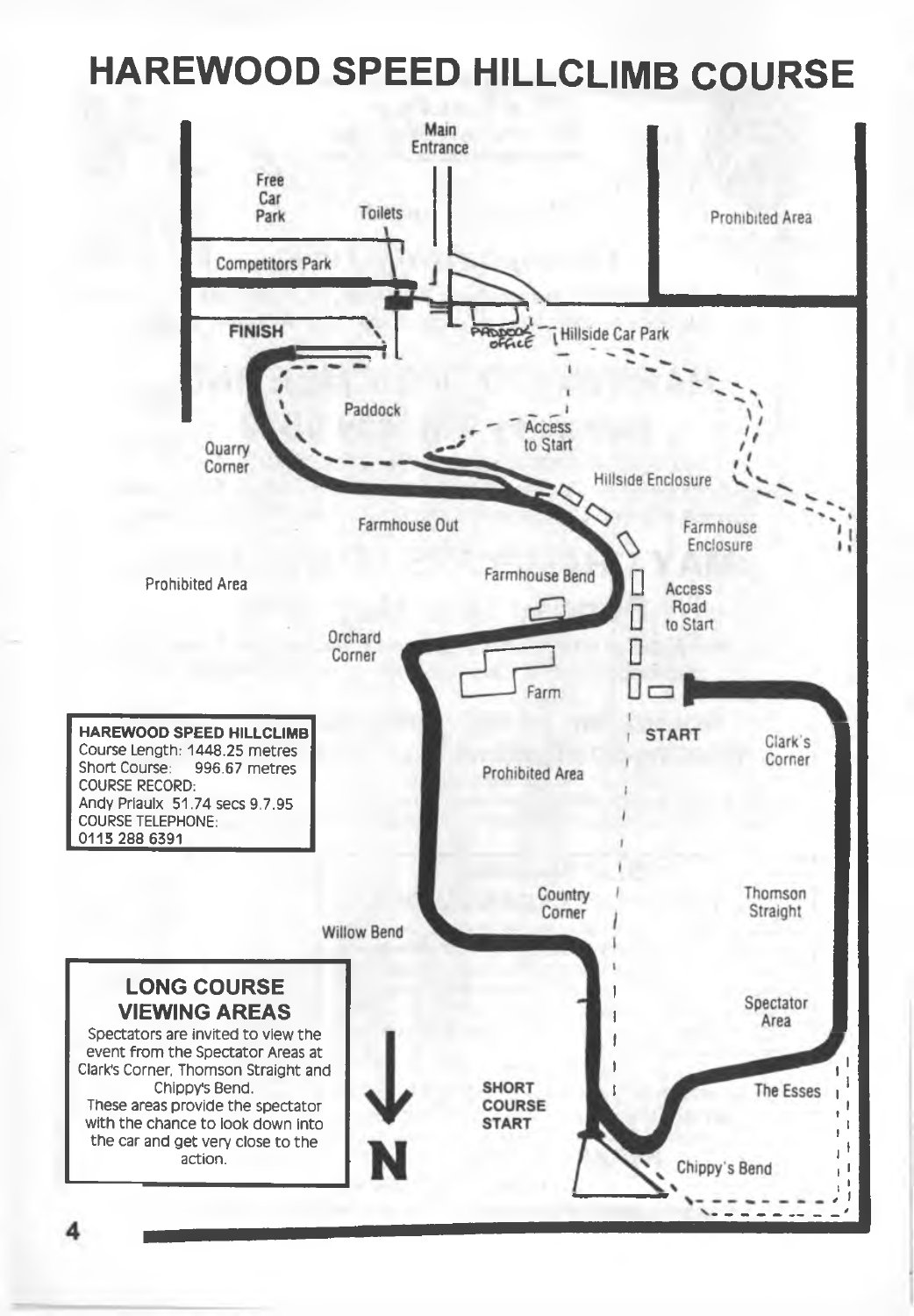# **NOTICES**

### *JURISDICTION*

**This meeting is governed by the General Regulations of the RAC Motor Sports Association Ltd (incorporating the provisions of the International Sporting Code of the FIA), the Supplementary Regulations issued for the event, the Harewood Regulations Booklet 1998, the BARC Speed Event Classes 1998 and any written instructions the BARC Yorkshire Centre may issue for the event.**

### *PROGRAMME*

**All literary matter in this programme, including the list of competitors and their racing numbers is copyright.**

**The Club accepts entries and drivers' nominations in good faith and every effort is made to adhere to the printed programme. The Club however cannot accept responsibility for the failure of any driver, or car, to appear. Although every endeavour is made to avoid inaccuracies in the descriptions of competing cars the Club accepts no responsibility for any that may occur. Whilst every attempt will be made to adhere to the published programme, the organisers reserve the right to modify, curtail or abandon the meeting.**

### *LOST AND FOUND PROPERTY*

**Spectators who find articles are asked to hand these in to the Secretary's Office in the Paddock. Any people who have lost anything in the grounds should also apply to the Paddock Office.**

### *LITTER*

**Will spectators try to assist the Club by not dropping litter, but by putting it into the containers provided. For large items there is a skip near the toilet block.**

### *REFRESHMENTS*

**Refreshment services are operating in the Hill Side Car Park to supply hot and cold drinks, snacks etc from 10.30am on Saturdays and 9.30am on Sundays.A licensed bar is usually available during the event. Mobile Hot Dog, Ice Cream and Sweet Kiosks may be available on Sundays.**

### *ACKNOWLEDGEMENTS*

**The British Automobile Racing Club Ltd, Yorkshire Centre wish to express their thanks to Harewood Hill Ltd for making Stockton Farm available for this event today and to those members and friends of the club who subscribed for shares in Harewood Hill Ltd and by so doing have ensured the long term future of our events** here. We also wish to thank the West **Yorkshire Police for their assistance with** traffic arrangements; Pennine Rescue and **the W YMAS for emergency services; Barnes C aterers for provision of refreshment services and to members of BARC and BMRMC and HMA for staffing the course; and Pennine LRC and S&H Recovery Services for on-course recovery; and everyone else who has worked or who is working to make the event a success.**

### *BARC YORKSHIRE CENTRE*

**All enquiries about BARC Membership to J M English, 32 Farfield A venue, Knaresborough, North Yorkshire, HG5 8HB. All enquiries about the Harewood Hillclimb should be made to the Secretary of the Meeting in the paddock office.**

### *MESSAGES*

**The Club wish to stress that announcements to assist spectators cannot be made over the course PA system except in cases of genuine emergency.**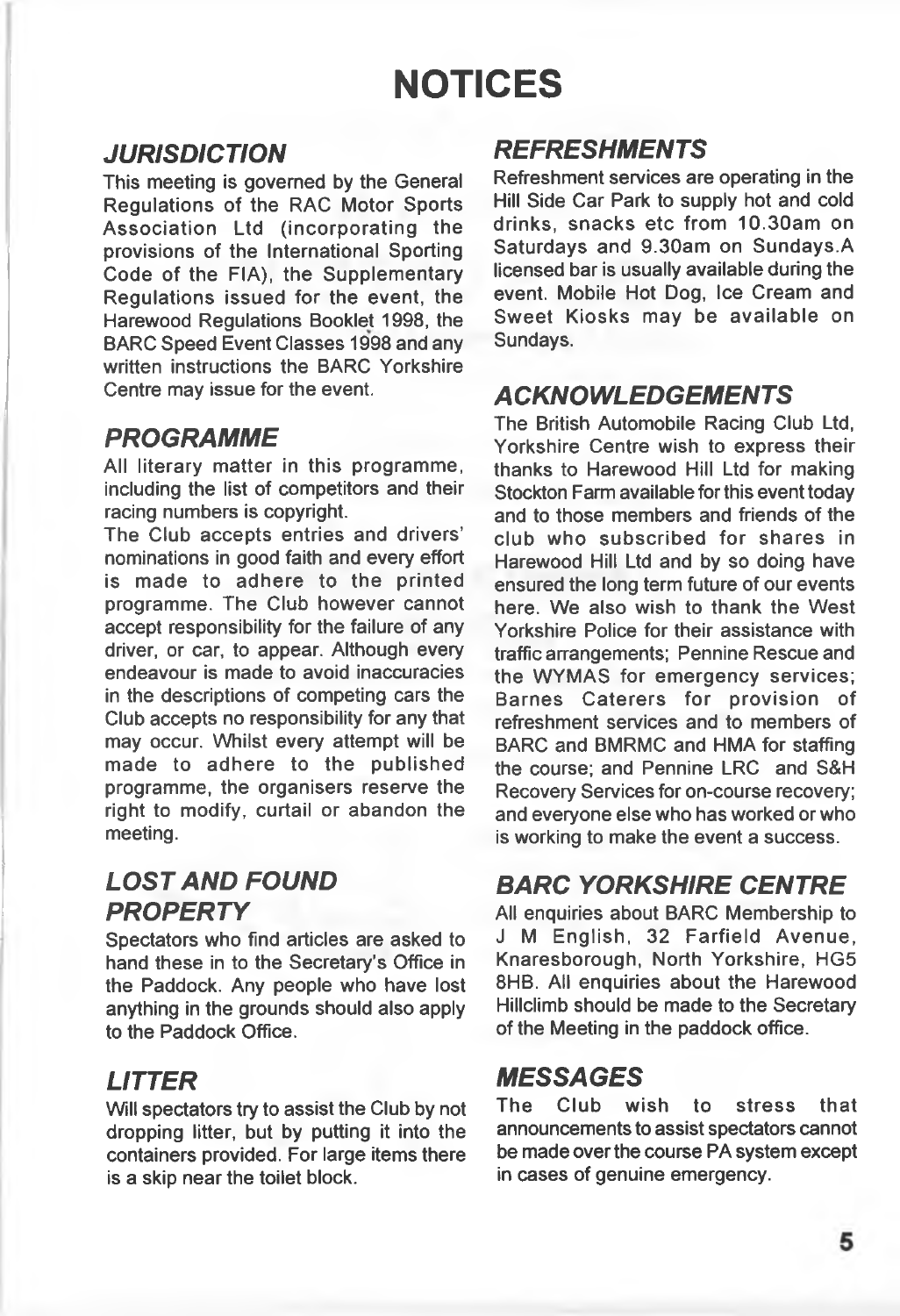

- □ OPEN DAYS
- □ MOBILE CATERING UNITS
- □ AGRICULTURAL & MAJOR OUTDOOR EVENTS
- □ LICENSED BARS
- □ BANQUETS & DINNER FUNCTIONS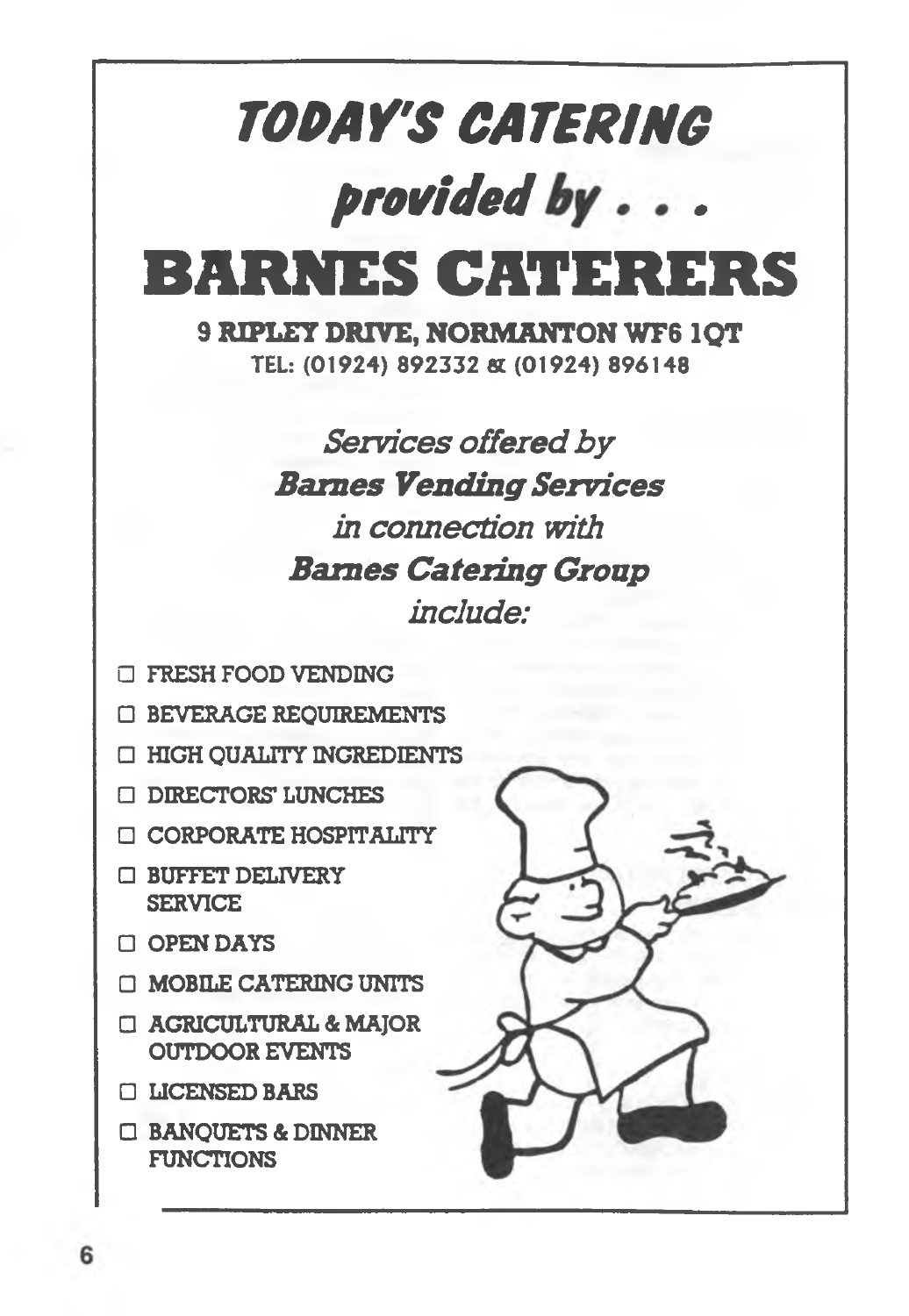# **HAREWOOD SPEED HILLCLIMB SPONSORS**



# **Yorkshire Auto Trader**



**Munro House, Duke Street, Leeds LS9 SAL**

**Guyson International Ltd Snaygill Industrial Estate, Keighley Road, Skipton BD23 2QR**

> **Barnes Caterers 9 Ripley Drive, Normanton WF6 1QT**

**Andrew Page Automotive Parts Branches in Yorkshire, Lancashire & North East**

# **YKC Engineering Ltd**

**Elvington Tading Estate, Elvington, York Y04 5AR**

**D E Burt Management & Consultancy Services 1 Villa Close, Pontefract, WF7 7NR**

# **Maclan Injection Moulding**

**Unit BA, Keighley Business Centre, South Street, Keighley BD211AG**

**Heeley installations**

**202 Whitehall Road, Drighlington, Bradford, BD11 1AU** 

# **Design & Fittings Ltd**

**Sandbeck Way, Wetherby, LS22 7DN**

**Wineways**

**5-6 Regents Parade, Harrogate, HG1 SAN**

# **S & H Recovery Services Ltd**

AlWethetby 01937 SS0S83

# **Planet On Line Ltd**

**Melbourne St, Leeds LS2 TPS**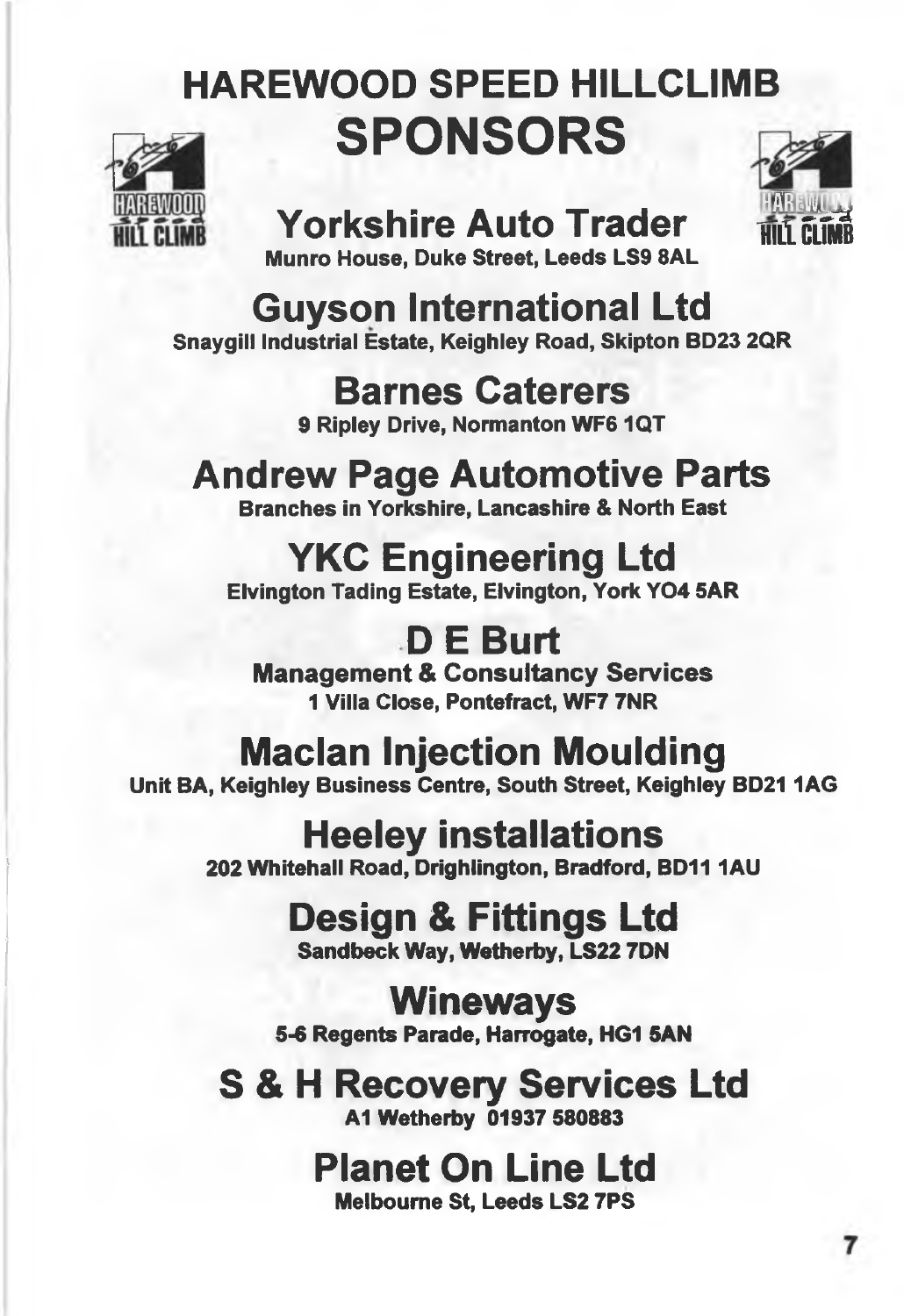# **Is Electronic commerce working for you?** It is for our clients.

**Planet** 

**Microsoft** 



# Freephone **: 0500 550 650**

**Internet and Data Storage Solutions for Business**

**E-mail [info@theplanet.net](mailto:info@theplanet.net)**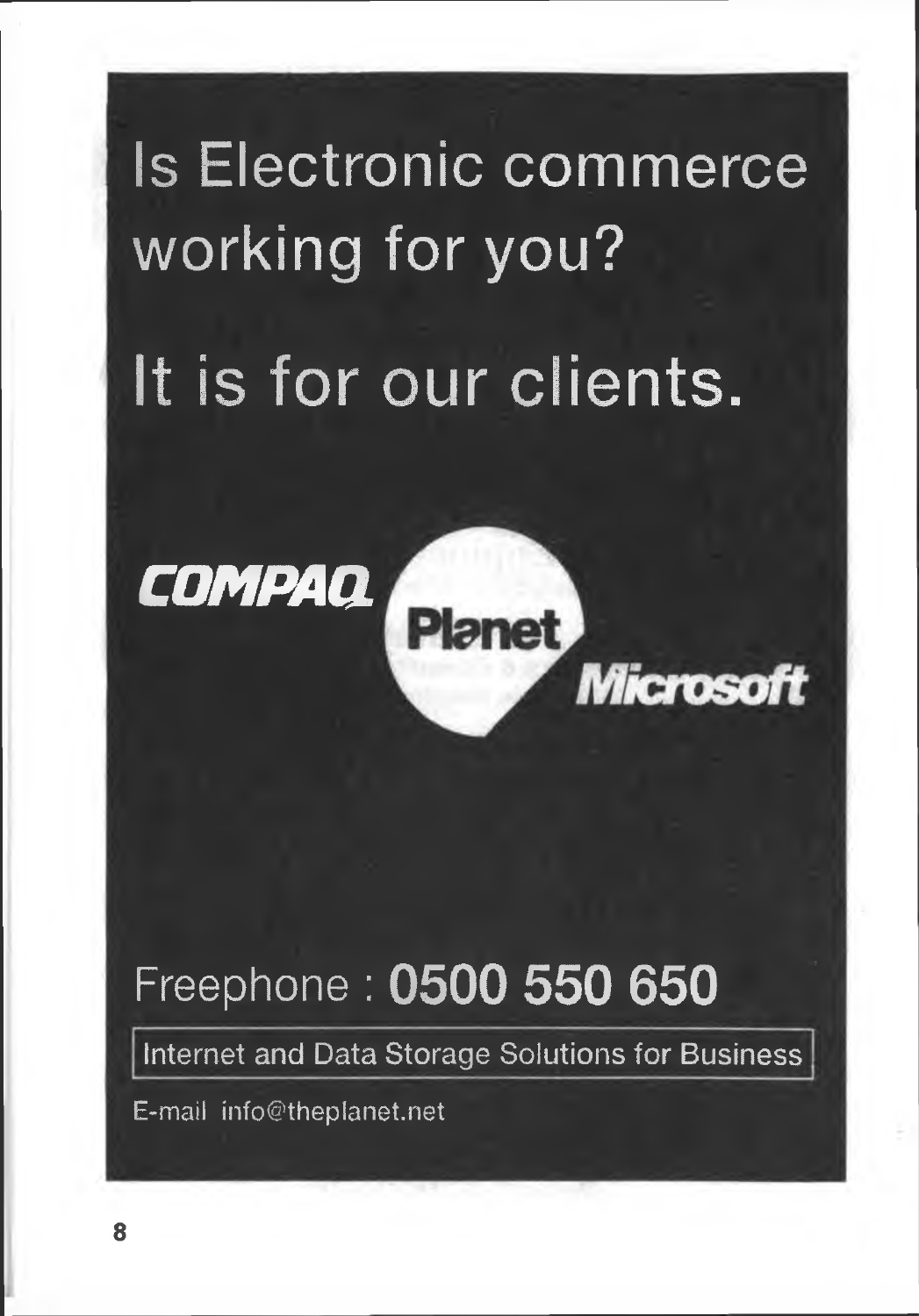

### **HAREWOOD SPEED HILLCLIMB Saturday/Sunday 9th/10th May 1998**

# **OFFICIALS OF THE MEETING**

**RAC MSA Steward Club Stewards Clerk of the Course Deputy Clerk of the Course Assistant Clerk of the Course Course Controller Chief Marshal Secretary of the Meeting Assistant Secretary of the Meeting Entries Secretary Results Communications RAC MSA Timekeepers Timekeeping Advisor Commentator Chief Scrutineer Scrutineers Scrutineers Marshal RAC MSA Environmental Scrutineer Chief Paddock Marshal Paddock Marshals Chief Start Area Marshal Mr 8 R Smith John English, Brian Kenyon Paul Pocklington (Sat) Simon Clark (Sun) Nigel Drayton (Sat), Graham Wride (Sun) Mike Dowell Graham Wride (Sat) Paul Pocklington (Sun) Mike Shorley David Dalrymple Pat Kenyon Graham Wride Pat Kenyon Richard Hardcastle Dave Clay & Team Don Staveley Jerry Hylton Geoff Harrison Graeme Kellett, John Haigh, Peter Bruce, Colin Salkeld Sid Hanson John Hoole Caroline Marston(Sat) Tim Bendelow (Sun) Matthew Cruise, Richard Jackson Bruce Woodhead Deputy Chief Start Area Marshal <b>Nick Dilley Nick Dilley To be allocated on arrival:- Observers Jonathan Davison, Keith Davison, Nick Dilley, Roger Frost Simon Marston, Alan McKinney, Chris McKinney, Arthur Pickard, Andrew Sherratt Tony Smith, Peter Walker, Daphne Walker Marshals Steve Abbott, David Ainsworth, Samantha Bentley, Peter Beeby Ian Bickerstaffe, Jonathan Buchan, Matthew Cruise, David Dickinson, Kirsty Fleming Ross Gooding, Claire Greatorex, Jeff Jackson, Richard Jackson, Julian Pickard Edward Rose, Tom Savage, Vanessa Schofield, Tony Smith, Max Spiller Neil Taylor, Andrew Ward, Andrew Wride**

#### **WYMAS**

**Ambulance Rescue Unit**

**Recovery Recovery Unit Gate and Car Parking Chief Admissions Public Address Video Groundsman Track Cleaning Services**

**Pennine Rescue i/c David Tattersfield Andy Morse, Andy Hutton John Lowery, Ivor Hill, Ralph Whittaker, Ray Whittaker Matthew Cruddas & S&H Recovery Services Graham Burrell & Central Yorkshire Venture Scouts Peter & Lesley Oakley Bill Wharton (Fairbank Harding Ltd) Phil Andrews Reg Hullah Tom Newby**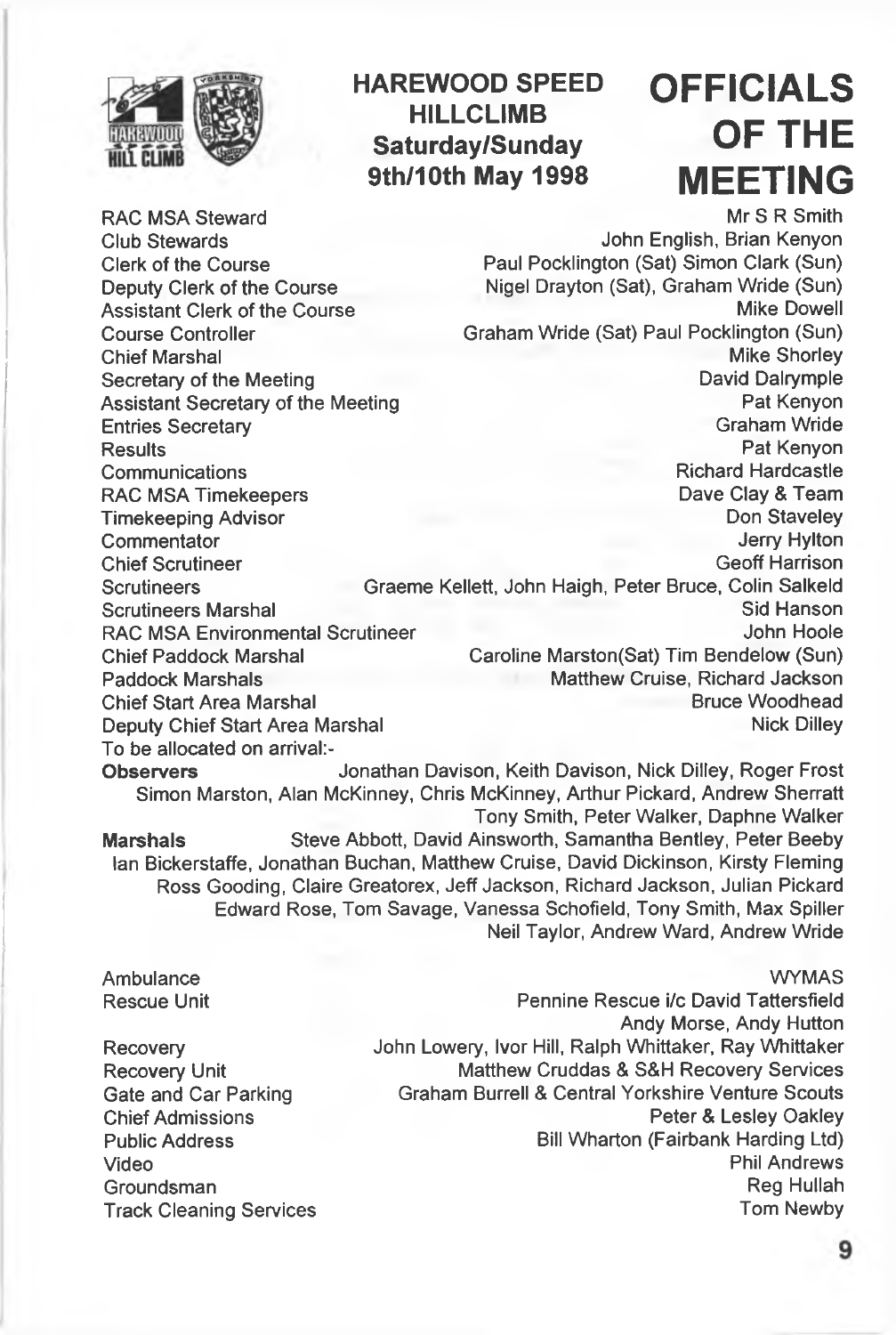# **Programme & List of Entries Timetable - Saturday 9th May 1998**

**Practice runs commence** 10.00<br> **Meeting commences - In programme order** 13.30 **Meeting commences - In programme order** 

or 1 hour after the conclusion of practice

**Award Presentation 30 minutes after the conclusion of the meeting.**

### The running order for classes today is the programme order

**Subsequent runs will be in the same order**

### **AWARDS TO BE PRESENTED AT THIS MEETING**

**Fastest Time of the Day (excl. Novice Driver) The Mike Wilson Trophy & A Souvenir Award Faxelleads Trophy & A Souvenir Award Fravelleads Trophy & A Souvenir Award Fastest Time in each Class** *(subject to 4 or more entries in the class)* **A Souvenir Award 2nd Fastest Time in each Class** *(subject to* **6** *or more entries in the class)* **A Souvenir Award 3rd Fastest Time in each Class** *(subject to 10 or more entries in the class)* **A Souvenir Award 4th Fastest Time in each Class** *(subject to 16 or more entries in the class)* 

#### **CLASS 1 ROAD MODIFIED SALOON & SPORTS CARS up to 1400cc Record to be established**

| No. | <b>Name</b>       | <b>Car</b>                               | CC. | <b>Club</b>          | Hometown                | Run 1 Run 2 Run 3 |  |
|-----|-------------------|------------------------------------------|-----|----------------------|-------------------------|-------------------|--|
|     | 14 Clare Sullivan | Austin Mini                              |     | 1300 BARC(Y) Preston |                         |                   |  |
|     | 15 Andrew Jeffery | Rover Mini Cooper 1275 BARC(Y) Sheffield |     |                      |                         | <br>              |  |
|     | 16 Daniel Pinder  | Vauxhall Nova                            |     |                      | 1398 BARC(Y) Liversedge | <br>              |  |

#### **MERGED WITH**

#### **CLASS 3 ROAD MODIFIED SALOON & SPORTS CARS over 2000cc Record to be established**

| No | <b>Name</b>                  | Car                     | СC   | <b>Club</b> | Hometown      | Run 1      | Run 2 | Run 3 |
|----|------------------------------|-------------------------|------|-------------|---------------|------------|-------|-------|
| 20 | Steven Gash                  | <b>BMW 326</b>          | 2494 | BARC(Y)     | Guiseley      |            |       |       |
| 21 | Martin Shaw                  | TVR Griffith 500        | 4997 | BARC(Y)     | Boroughbridge |            |       |       |
| 22 | Mike Shepherd-Smith          | Ginetta G33             | 4798 | BARC(Y)     | Aylesbury     |            |       |       |
| 23 | Malcolm Pinder               | Porsche 911SC           | 3200 | BARC(Y)     | Liversedge    | ********** |       |       |
| 24 | Brian Jackson                | Ferrari F355C           | 3496 | FOC         | Coventry      |            |       |       |
| 25 | Richard Jackson              | Porsche 911 Turbo 3600T |      | BARC(Y)     | Knaresborough |            |       |       |
|    | <b>Ent: Nidd Vale Motors</b> |                         |      |             |               |            |       |       |

### **CLASS 4 ROAD MODIFIED KIT, REPLICA & SPACEFRAMED CARS up to 1700cc**

#### **Record to be established**

| No  | <b>Name</b>           | Car                    | <b>CC</b> | Club        | Hometown     | Run 1              | Run 2     | Run 3   |
|-----|-----------------------|------------------------|-----------|-------------|--------------|--------------------|-----------|---------|
| 33A | Jenny Woodfield       | Caterham Super 7 1600  |           | BARC(Y)     | Scawby       |                    |           | .       |
| 27  | <b>Michael Curtis</b> | Caterham 7             | 1600      | <b>MGCC</b> | Harrogate    |                    |           |         |
| 28  | Graeme Simpson        | Sylva Striker          | 1660      | BARC(Y)     | Doncaster    | ,,,,,,,,, <b>,</b> | ,,,,,,,,, | <b></b> |
| 29  | Roger Wilkin          | Caterham               | 1600      | <b>BARC</b> | London       |                    |           |         |
| 30  | Dale Cordingley       | Caterham SS7           | 1585      | BARC(Y)     | Shipley      |                    |           |         |
| 31  | Peter Whittle         | Caterham Super 7 1690  |           | BARC(Y)     | Otley        |                    |           |         |
| 32  | Dave Banner           | Westfield SEi          | 1700      | BARC(Y)     | Nottingham   |                    | <b></b>   |         |
| 33  | <b>Andrew Stokes</b>  | Caterham Super 7 1600  |           | BARC(Y)     | Scawby       |                    |           |         |
| 34  | Simon Bailey          | Caterham S'sport 1398  |           | BARC(Y)     | Skipton      |                    |           |         |
| 35  | Steve Dunn            | Westfield SEi          | 1700      | BARC(Y)     | Keighley     |                    |           |         |
| 36  | Tim Wllson            | Caterham 7 S/Sp't 1588 |           | BARC(Y)     | Huddersfield | <b></b>            |           | <b></b> |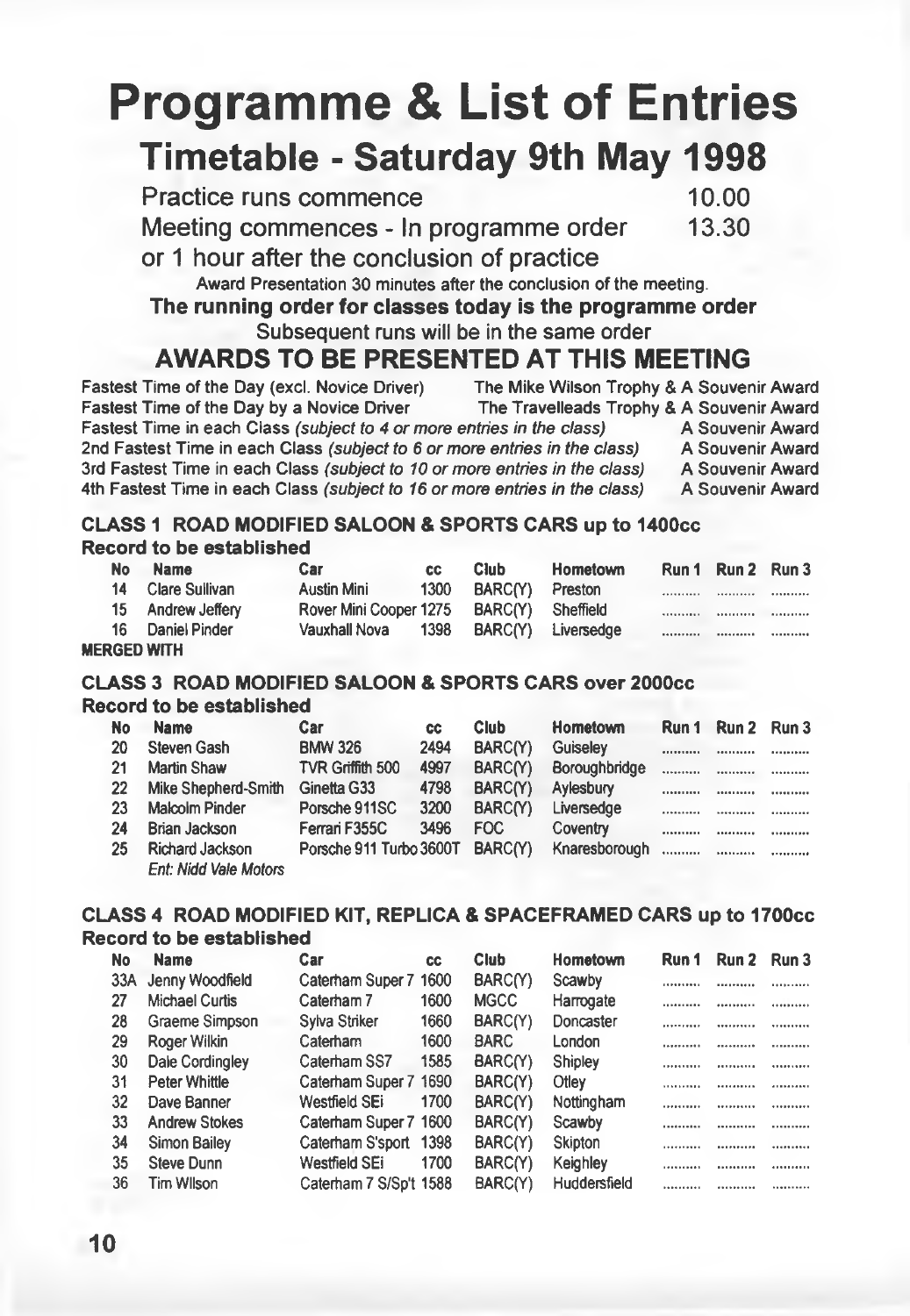#### **CLASS 6 MODIFIED PRODUCTION CARS up to 1400cc excluding Kit, Replica & Spaceframed cars**

#### **Record to be established**

|    | No Name           | Car              | CC.  | Club. | Hometown                | Run 1 Run 2 Run 3 |  |
|----|-------------------|------------------|------|-------|-------------------------|-------------------|--|
| 43 | David Coulthard   | <b>MG Midget</b> | 1380 |       |                         |                   |  |
|    | 44 Matthew Pinder | MG Metro         |      |       | 1380 BARC(Y) Liversedge |                   |  |
|    | FRGED WITH.       |                  |      |       |                         |                   |  |

#### **MERGED WITH**

**CLASS 7 MODIFIED PRODUCTION CARS 1400CC to 2000CC e.xcluding Kit, Replica & Spaceframed cars**

#### **Record to be established**

| No Name          | Car            | CC. | Club | Hometown 'Run 1 Run 2 Run 3 |  |  |
|------------------|----------------|-----|------|-----------------------------|--|--|
| 47 Neil Stokes   | Vauxhall Astra |     |      | 2000 BARC(Y) Scunthorpe     |  |  |
| 48 Colin Stewart | Lotus Elan S3  |     |      | 1600 BARC(Y) Guisborough    |  |  |

### **CLASS 8 SPONSOR - HEELEY INSTALLATIONS**

#### **CLASS 9 FORMULA FORD 1600 pre-1994**

#### **Record: 61.68 Ken Bailey - Reynard RF89 (1996)**

| <b>No</b> | <b>Name</b>       | Car                                       | CC.  | Club.             | Hometown | Run 1 Run 2 Run 3 |  |
|-----------|-------------------|-------------------------------------------|------|-------------------|----------|-------------------|--|
|           | 53A John Bennett  | Van Diemen RF86 1600 BARC(Y) Heckmondwike |      |                   |          |                   |  |
|           | 51 Alex McFarlane | Sparton FF81                              | 1600 | BARC(Y)           | Blyth    | <br>              |  |
| 52        | Martin Vestv      | Jamun 90                                  | 1600 | BARC(Y) Harrogate |          | <br>              |  |
| 53        | Jeff Norton       | Van Diemen RF86 1600                      |      | BARC(Y) Silsden   |          | <br>              |  |

#### **CLASS 10 FERRARI CARS**

| No  | <b>Name</b>            | Car               | CC   | Club       | Hometown        | Run 1 | Run 2 | Run 3 |
|-----|------------------------|-------------------|------|------------|-----------------|-------|-------|-------|
| 60A | Chris Hitchman         | Ferrari 308 GTB   | 2926 | <b>FOC</b> | Lichfield       |       |       |       |
| 65A | Jonathan Baker         | Ferrari 308 GT4   | 2926 | <b>FOC</b> | London          |       |       | .     |
| 57  | Robin Ward             | Ferrari 308 GTB   | 2926 | <b>FOC</b> | Northants       | .     |       |       |
| 58  | Jon Goodwin            | Ferrari Mondial T | 3400 | <b>FOC</b> | Newcastle u L'm | .     | .     | .     |
| 59  | <b>Nigel Stubbs</b>    | Ferrari 348 tb    | 3405 | <b>FOC</b> | York            |       |       |       |
| 60  | Peter Hitchman         | Ferrari 308 GTB   | 2926 | <b>FOC</b> | Lichfield       |       |       | .     |
| 61  | Sally Maynard-Smith    | Ferrari 328 GTS   | 3200 | <b>FOC</b> | Maldon          | .     |       | .     |
| 62  | <b>Richard Bamett</b>  | Ferrari 328 GTS   | 3200 | <b>FOC</b> | Maldon          |       |       |       |
| 63  | Jeff Simpson           | Ferrari 246 GT    | 2418 | <b>FOC</b> | Billericay      |       |       | .     |
| 64  | Mike Haigh             | Ferrari 328 GTB   | 3185 | BARC(Y)    | Holmfirth       |       |       |       |
| 65  | <b>Richard Baker</b>   | Ferrari 308 GT4   | 2926 | <b>FOC</b> | Crich           | .     | .     | .     |
| 66  | John Dobson            | Ferrari 308 GT4   | 2926 | BARC(Y)    | Hebden Bridge   | .     | .     | .     |
| 67  | John Marshall          | Ferrari 328 GTB   | 3185 | <b>FOC</b> | Stowmarket      |       |       | .     |
| 68  | Len Watson             | Ferrari 328 GTS   | 3185 | <b>FOC</b> | Blackburn       |       |       |       |
| 69  | Robin Ashley           | Ferrari 246 GTS   | 2418 | BARC(Y)    | Sheffield       |       |       |       |
| 70  | Geoff Dark             | Ferrari 308 GT4   | 2996 | <b>FOC</b> | Billericay      | .     |       | .     |
| 71  | <b>Richard Allen</b>   | Ferrari 328 GTB   | 3200 | <b>FOC</b> | Mountnessing    | .     | .     | .     |
| 72  | John Swift             | Ferrari 308 GTB   | 3000 | <b>FOC</b> | Selby           |       | .     | .     |
| 73  | Simon Clark            | Ferrari 328 GTS   | 3200 | BARC(Y)    | Cattal          |       | .     |       |
|     | Ent: Design & Fittings |                   |      |            |                 |       |       |       |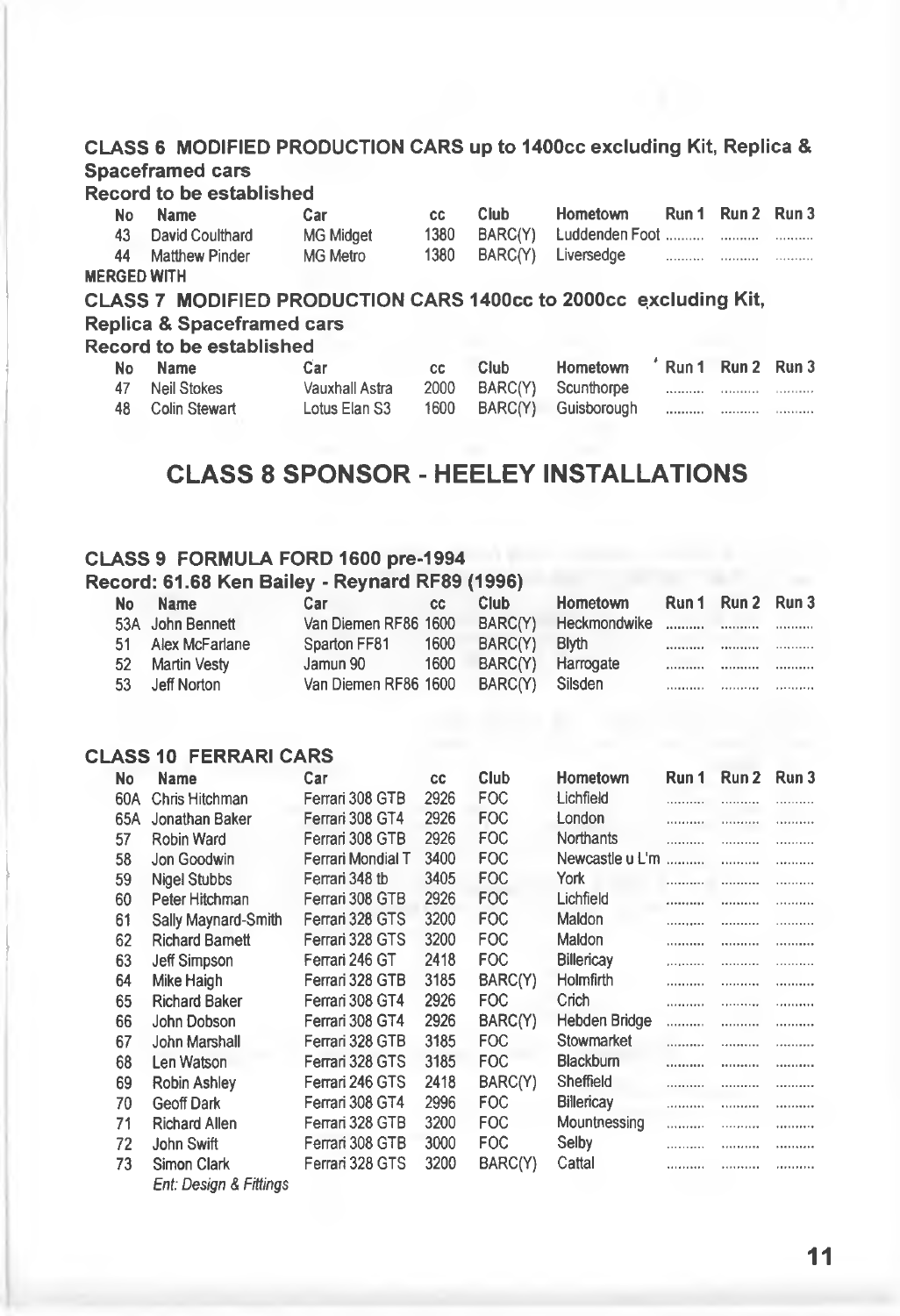#### **CLASS 12 PAUL MATTY CLASSIC CLASS**

| No  | <b>Name</b>      | Car              | <b>CC</b> | Club       | Hometown     | Run 1 Run 2 Run 3 |                   |
|-----|------------------|------------------|-----------|------------|--------------|-------------------|-------------------|
|     | 76 Ralph Haywood | AH Sprite MkI    | 1293      | AHC.       | Ruaby        | <br>              | <b>**********</b> |
|     | 77 Sean McClurg  | <b>GSM Delta</b> | 1498      | <b>PM</b>  | Bedfordshire | <br>              |                   |
| -78 | lan Ritchie      | Piper GTT        | 1760      | <b>MAC</b> | Wiltshire    | <br>              |                   |

#### **CLASS 18 AUSTIN HEALEY CARS**

| No | <b>Name</b>           | Car                     | СC   | Club    | Hometown         | Run 1             | Run 2             | Run 3             |
|----|-----------------------|-------------------------|------|---------|------------------|-------------------|-------------------|-------------------|
| 80 | Barry Wood            | AH 3000 MkII            | 2993 | AHC.    | East Kilbride    |                   |                   | <b>**********</b> |
| 81 | David Lambourne       | <b>AH Sprite MkI</b>    | 998  | AHC.    | Tarporlev        |                   |                   |                   |
| 82 | <b>Allan Cameron</b>  | AH Speedwell Sprite 998 |      | AHC.    | Faringdon        | <b>**********</b> |                   |                   |
| 83 | Pat Cooper            | AH 100/6                | 2914 | AHC.    | <b>Towcester</b> |                   | <b>**********</b> |                   |
| 84 | <b>Brian Chambers</b> | <b>AH 3000 MkII</b>     | 2912 | HDI     | Maidstone        | <b>**********</b> |                   |                   |
| 85 | Henry Fargus          | AH 3000 MkIIA           | 2912 | BARC(Y) | Banbury          |                   |                   |                   |

#### **CLASS 19 797 GRADUATE SERIES**

| No | <b>Name</b>     | Car        | <b>CC</b> | Club        | Hometown | Run 1 Run 2 Run 3 |                   |
|----|-----------------|------------|-----------|-------------|----------|-------------------|-------------------|
|    | 116A Tony Pitts | Caterham 7 | 1600      | <b>BAEC</b> | London   | <br>              |                   |
|    | 115 Sandi Hay   | Caterham   | 1600      | <b>BARC</b> |          |                   |                   |
|    | 116 David Guy   | Caterham 7 | 1600      | <b>BARC</b> | London   | <br>              | <b>**********</b> |

#### **CLASS B MODIFIED PRODUCTION CARS 1400cc to 2000cc**

#### **Record: 59.05 Tom New - Caterham Super 7 (1997)**

| No  | <b>Name</b>      | Car                   | CC.  | <b>Club</b>       | Hometown           | Run 1 Run 2 Run 3 |  |
|-----|------------------|-----------------------|------|-------------------|--------------------|-------------------|--|
|     | 89A Peter Newton | <b>Westfield SE</b>   | 1800 | BARC(Y)           | Glasgow            | <br>              |  |
| 39. | Michael North    | Caterham Super 7 1998 |      |                   | BARC(Y) Liversedge | <br>              |  |
| 89  | David Newton     | Westfield SE          | 1800 | BARC(Y) Clitheroe |                    | <br>              |  |

#### **CLASS E SPORTS LIBRE CARS up to 1400cc**

#### **Record: 59.20 Steve Owen - OMS SCI (1994)**

| No  | <b>Name</b>    | Car          | cс   | <b>Club</b>     | <b>Hometown</b>           |   | Run 1 Run 2 Run 3        |  |
|-----|----------------|--------------|------|-----------------|---------------------------|---|--------------------------|--|
| 91. | John Lambert   | Jolibre Mkl  | 1300 | BARC(Y) Burnley |                           |   |                          |  |
|     | 92 Les Procter | OMS SC1B     | 1127 |                 | BARC(Y) Cleckheaton       | . | <b>PERSONAL PROPERTY</b> |  |
|     | 93 Peter Green | Centaur Mk21 |      |                 | 1300 BARC(Y) Huddersfield |   |                          |  |

#### **CLASS G SPORTS LIBRE CARS over 2000cc**

#### **Record: 55.24 Christian Mineeff • SPA SC001 (1997)**

| No | <b>Name</b>           | Car               | CC.  | <b>Club</b>    | <b>Hometown</b> | Run 1 | Run 2 Run 3 |  |
|----|-----------------------|-------------------|------|----------------|-----------------|-------|-------------|--|
|    | 96A Jodie Moignard    | Skoda Coupe       | 3500 | <b>JMC</b>     | Jersey          |       |             |  |
| 40 | Chris Seaman          | <b>YKC Raider</b> | 3500 | BARC(Y)        | Selby           |       |             |  |
| 96 | <b>Barry Moignard</b> | Skoda Coupe       | 3500 | <b>BARC(Y)</b> | Jersey          |       | **********  |  |
| 97 | <b>Mike Sidgwick</b>  | Pilbeam MP43/2    | 2800 | <b>BARC</b>    | Chipping        |       | **********  |  |

### **CLASS I SPONSOR - MACLAN INJECTION MOULDINGS**

#### **CLASS I RACING CARS 600CC to 11 OOcc**

#### **Record: 59.36 Daniel Stilp - Jedi Mid (1994)**

| No. | <b>Name</b>          | Car                  | CC.  | Club              | Hometown |          | Run 1 Run 2 Run 3 |  |
|-----|----------------------|----------------------|------|-------------------|----------|----------|-------------------|--|
|     | 101A Norman Kitching | Jedi Mkl             | 1052 | BARC(Y)           | Yarm     |          |                   |  |
|     | 100 Allan Staniforth | Megapin 10 HC98 1052 |      | BARC(Y) Harrogate |          | <b>.</b> |                   |  |
|     | 101 Dave Kitching    | Jedi Mkl             | 1052 | BARC(Y)           | Yarm     |          |                   |  |
|     | 102 David Bancroft   | <b>OMS</b>           | 1040 | BARC(Y) Leeds     |          |          |                   |  |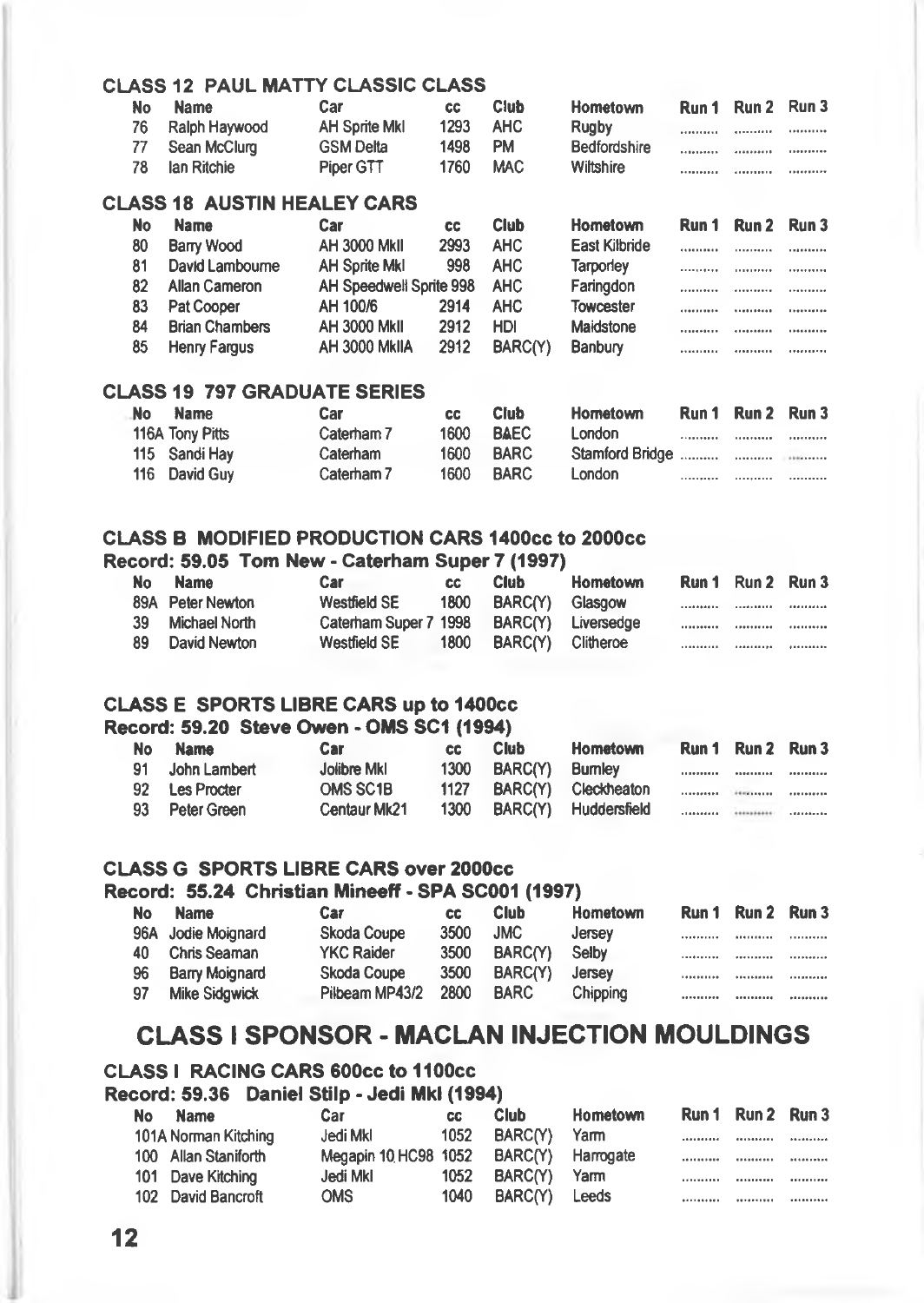#### **CLASS J RACING CARS 1100cc to 1600cc**

#### **Record: 55.51 Graeme Wight Jnr - Pilbeam MP62 (1997)**

| No Name             | Car      | CC. | Club                | Hometown |         | Run 1 Run 2 Run 3 |         |
|---------------------|----------|-----|---------------------|----------|---------|-------------------|---------|
| 105 Mick Lancashire | Argo Mk9 |     | 1559 BARC(Y) Jersey |          | <b></b> | <b>**********</b> | <b></b> |
| <b>FRAFRICHELL</b>  |          |     |                     |          |         |                   |         |

**MERGED WITH**

### **CLASS K SPONSOR - GUYSON INTERNATIONAL**

#### **CLASS K RACING CARS 1600cc to 2000cc**

**Record: 53.93 Justin Fletcher - Pilbeam MP62 (1997)**

| No. | Name                | Car         | CC.  | Club                 | Hometown |            | Run 1 Run 2 Run 3 |                    |
|-----|---------------------|-------------|------|----------------------|----------|------------|-------------------|--------------------|
|     | 109A Sue Griffiths  | Chevron B47 | 1998 | BARC(Y)              | Chesham  |            |                   |                    |
|     | 108 Tony Briggs     | Royale RP30 | 1998 | BARC(Y) Ryton        |          | <b>.</b> . | .                 |                    |
|     | 109 Peter Griffiths | Chevron B47 |      | 1998 BARC(Y) Chesham |          |            |                   | <b>IFFERED EXT</b> |
|     |                     |             |      |                      |          |            |                   |                    |
|     |                     |             |      |                      |          |            |                   |                    |

#### **CLASS L RACING CARS over 2000cc**

#### **Record: 52.72 Andy Priaulx - Pilbeam MP58 (1995)**

| No Name            | Car                                   | CC. | <b>Club</b>         | Hometown | Run 1 Run 2 Run 3 |  |
|--------------------|---------------------------------------|-----|---------------------|----------|-------------------|--|
| 111 Robert Romerii | March Chevy                           |     | 6027 BARC(Y) Jersey |          |                   |  |
| 112 Alan Newton    | Pilbeam MP58/5 3500 BARC(Y) Slaidburn |     |                     |          |                   |  |



*John Lambert's Jolibre Mkl holds a tight line round Farmhouse Bend. Photo: Peter Cunningham*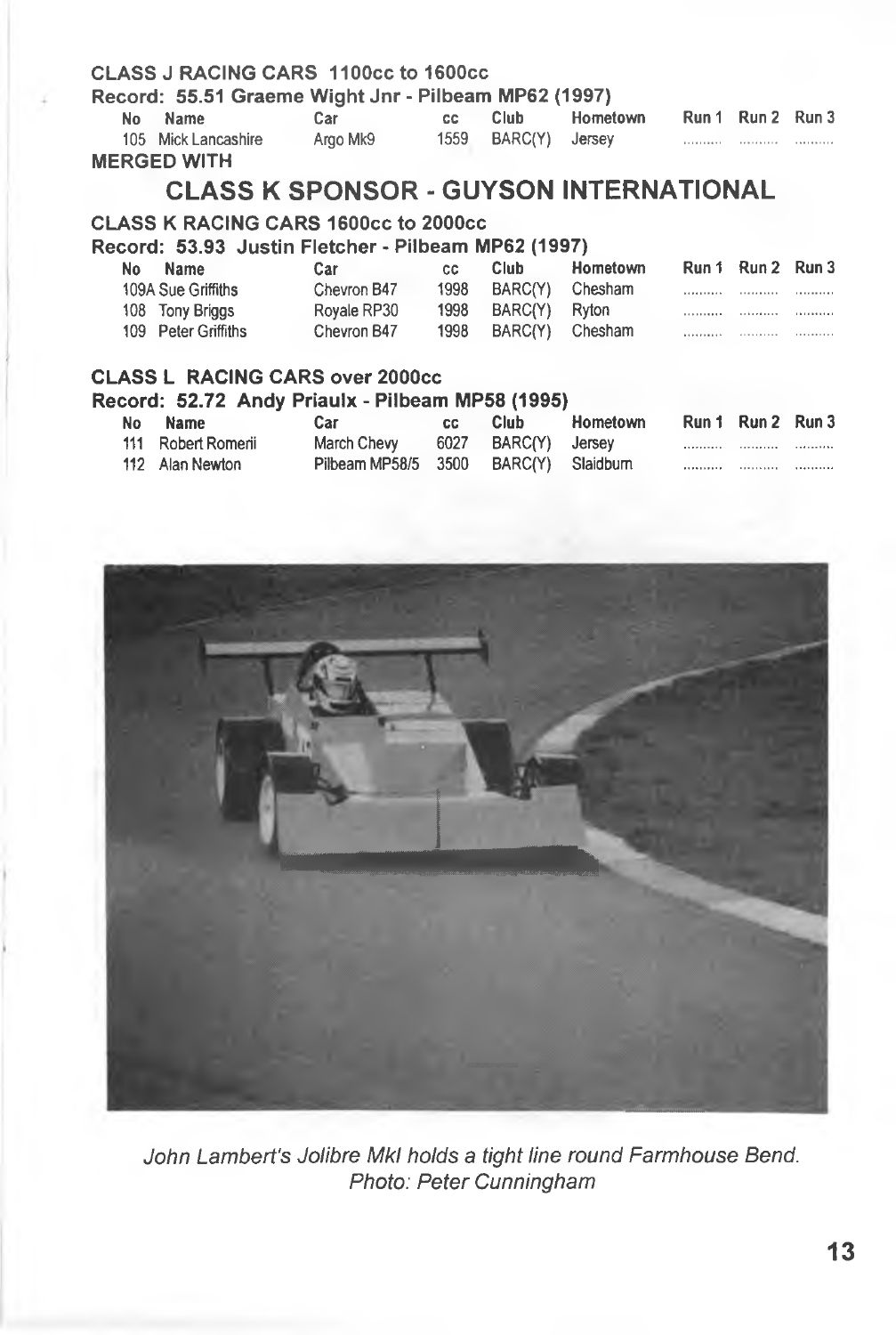

### **BARC** D  $\overline{\mathbf{R}}$ **YORKSHIRE CENTRE > HAREWOOD SPEED <sup>H</sup>**1**LLCL**1**MB ^ DRIVIMG SCHOOL**

*Thrills a plenty when you drive on Yorkshire's Premier Speed Hillclimb Course*



*This could be you*

Ċ H

*To Join the course all you require is***.........**

**a** *full road licence*

*a road legal car*

*1998 School Dates:*

*Thursday 23rd April Thursday 21st May*

*Wednesday 17th June Thursday 23rd July*

*Want to play Phone today*



*Further details from Mrs Pat Kenyon in the Paddock Office or Tel & Fax: (0114) 234 0478*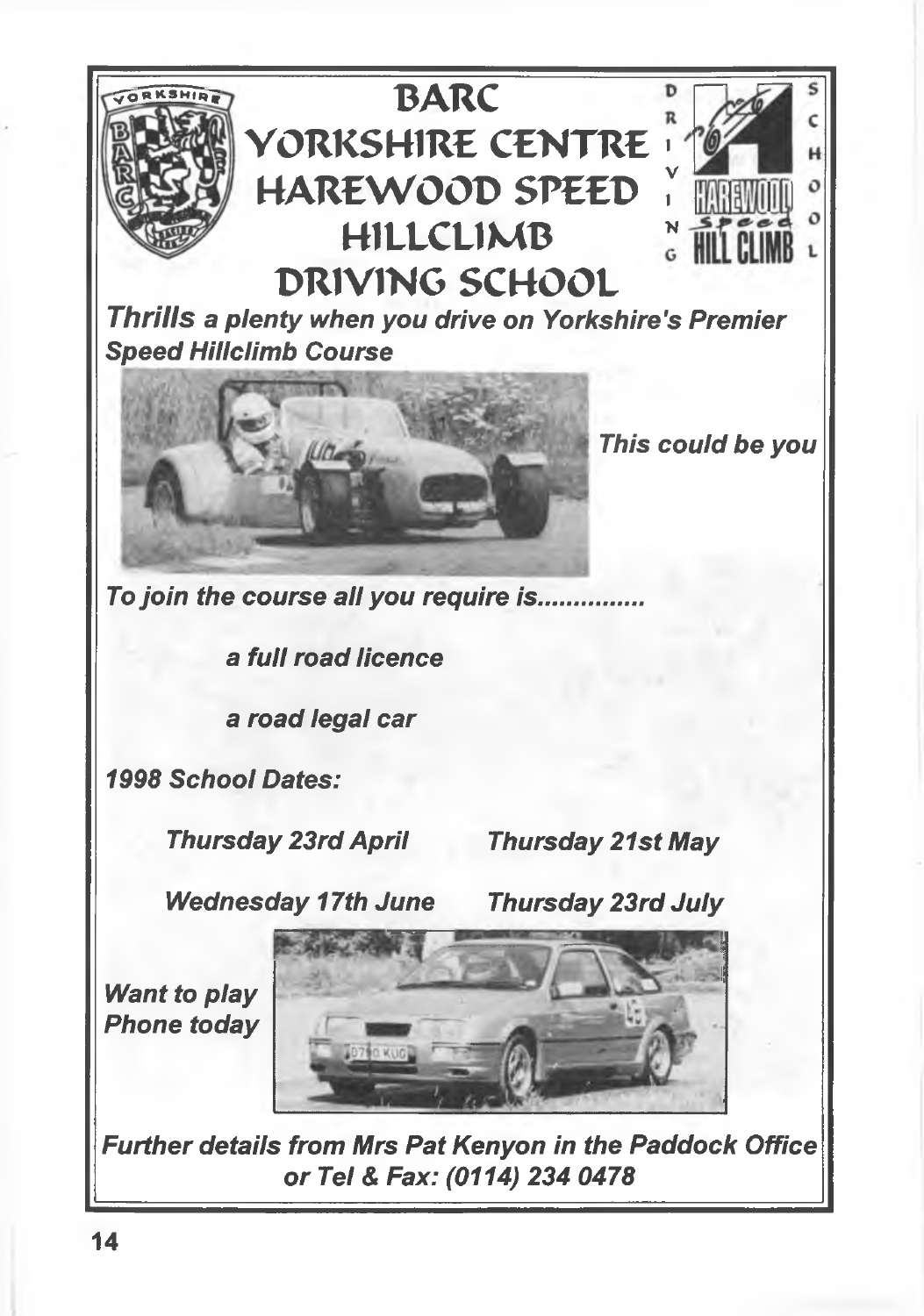# **Hillclimb ScTiool RAciti5 to S mcccss**

*An entry of 21 drivers have just completed the second exciting BARC Harewood Speed Hillclimb Driving School. The Course was enthusiastically received and was enjoyed by all. Everyone who attended was generous with their praise and all said they would recommend it to their friends.*

*You don't have to have Michael Schumacher aspirations as the aim of the Course is to improve your driving skills and have fun at the same time.*

*Specialist cars are not required for the School, any road legal car will be welcome. We had Minis, Caterhams, Westfields, Ferraris, a Micra and an Astra - quite a varied selection.*

*One of the unique features of the course is that drivers are split into small groups and benefit from one to one instruction under the expert tuition of RAC Brtitish Hillclimb Champion David Grace and his team.*

*During the lunch break, a video playback allowed students to review their progress and any apparent faults were assessed so they could be eliminated in the afternoon session.*

*It was amazing how all aspects of pupils' car control improved during the day, this can only help to make them better and safer drivers on the road. So if you wish to polish up your driving skills and have a fun day out on Yorkshire's Premier Speed Hillclimb, ring Pat Kenyon on (0114) 234 0478*

*A perfect birthday present or gift for a loved one or a friend.*

*Gift Vouchers available.*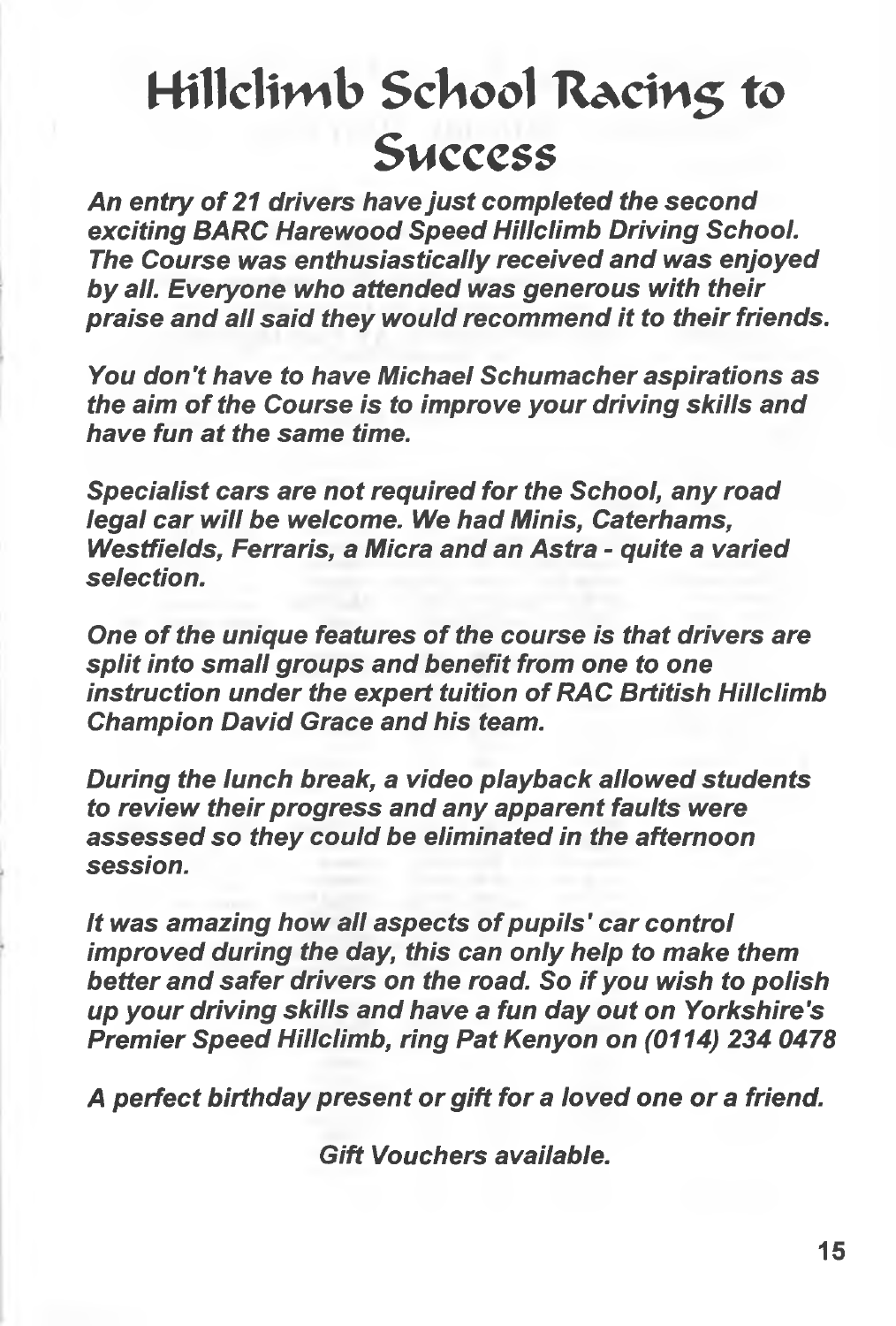# **Programme & List of Entries Timetable - Sunday 10th May 1998**

**2nd Fastest Time of the Day 3rd Fastest Time of the Day**

**Practice runs commence** 09.00<br> **Meeting commences - In programme order** 12.30 **Meeting commences - In programme order** 

**or 45 minutes after the conclusion of practice**

**Award Presentation 30 minutes after the conclusion of the meeting.**

**The running order for classes today is the programme order**

**Subsequent runs will be in the same order**

# **AWARDS TO BE PRESENTED AT THIS MEETING**<br>Fastest Time of the Day The Houseman & Falshaw Trophy & A Souvenir Award

|                 |     | Fastest Time in each Class (subject to 4 or more entries in the class)<br>2nd Fastest Time in each Class (subject to 6 or more entries in the class)<br>3rd Fastest Time in each Class (subject to 10 or more entries in the class)<br>4th Fastest Time in each Class (subject to 16 or more entries in the class) |                |      |             |                 |                      | A Souvenir Award<br>A Souvenir Award<br>A Souvenir Award<br>A Souvenir Award |       |
|-----------------|-----|--------------------------------------------------------------------------------------------------------------------------------------------------------------------------------------------------------------------------------------------------------------------------------------------------------------------|----------------|------|-------------|-----------------|----------------------|------------------------------------------------------------------------------|-------|
|                 |     | <b>CLASS 11 GINETTA CARS</b>                                                                                                                                                                                                                                                                                       |                |      |             |                 |                      |                                                                              |       |
|                 | No  | Name                                                                                                                                                                                                                                                                                                               | Car            | СC   | Club        | Hometown        | Run 1                | Run 2                                                                        | Run 3 |
|                 | 14  | <b>Tim Moore</b>                                                                                                                                                                                                                                                                                                   | Ginetta G15    | 998  | GOC         | London          | .                    | .                                                                            | .     |
|                 | 15  | Philip Horne                                                                                                                                                                                                                                                                                                       | Ginetta G15    | 998  | GOC         | Haslemere       | .                    | .                                                                            |       |
|                 | 16  | Richard Ellingham                                                                                                                                                                                                                                                                                                  | Ginetta G4     | 1600 | GOC         | Northwich       | .                    | .                                                                            |       |
|                 | 17  | <b>Stuart Harris</b>                                                                                                                                                                                                                                                                                               | Ginetta G21    | 1725 | GOC         | Manchester      | .                    |                                                                              |       |
|                 | 18  | <b>Edward Tyack</b>                                                                                                                                                                                                                                                                                                | Ginetta G16    | 1990 | GOC         | Bourton         |                      |                                                                              |       |
|                 | 19  | <b>Tony Luxton</b>                                                                                                                                                                                                                                                                                                 | Ginetta G27    | 3528 | GOC         | Solihull        | .                    |                                                                              | .     |
|                 | 20  | <b>Bill Hutchins</b>                                                                                                                                                                                                                                                                                               | Ginetta G27    | 3948 | GOC         | Kenilworth      |                      |                                                                              | .     |
|                 | 21  | <b>Chris Mintoft</b>                                                                                                                                                                                                                                                                                               | Ginetta G15    | 998  | GOC         | Harpenden       | .                    |                                                                              |       |
|                 | 22  | <b>Clive Hutchinson</b>                                                                                                                                                                                                                                                                                            | Ginetta Saloon | 1997 | GOC         | Doncaster       |                      |                                                                              |       |
|                 | 23  | David Stanbridge                                                                                                                                                                                                                                                                                                   | Ginetta G15    | 998  | GOC         | Bedford         |                      |                                                                              |       |
|                 | 24  | Duncan Campbell                                                                                                                                                                                                                                                                                                    | Ginetta G4     | 2498 | GOC         | Scunthorpe      | .                    |                                                                              | .     |
|                 | 25  | <b>Steve Fidler</b>                                                                                                                                                                                                                                                                                                | Ginetta G21    | 3081 | GOC         | Surrey          | .                    |                                                                              | .     |
|                 | 26  | Peter Callaghan                                                                                                                                                                                                                                                                                                    | Ginetta G12    | 1652 | GOC         | Hollingbourne   | .                    |                                                                              | .     |
|                 | 27  | <b>Nick Stephens</b>                                                                                                                                                                                                                                                                                               | Ginetta G15    | 1120 | GOC         | Learnington Spa |                      |                                                                              | .     |
| <b>CLASS 13</b> |     | <b>MORGAN CARS</b>                                                                                                                                                                                                                                                                                                 |                |      |             |                 |                      |                                                                              |       |
|                 | No  | <b>Name</b>                                                                                                                                                                                                                                                                                                        | Car            | cc   | Club        | Hometown        | Run 1                | Run <sub>2</sub>                                                             | Run 3 |
|                 | 39A | Elizabeth Burry                                                                                                                                                                                                                                                                                                    | Morgan +8      | 3528 | <b>MSCC</b> | Guildford       |                      |                                                                              | .     |
|                 | 42A | Julie Coram                                                                                                                                                                                                                                                                                                        | Morgan 4/4     | 1598 | <b>MSCC</b> | <b>Staines</b>  | .                    |                                                                              |       |
|                 | 30  | <b>Joe Phillips</b>                                                                                                                                                                                                                                                                                                | Morgan 4/4     | 1700 | <b>MSCC</b> | Thatcham        |                      | .                                                                            | .     |
|                 | 31  | <b>Gerard Sykes</b>                                                                                                                                                                                                                                                                                                | Morgan +4      | 1991 | <b>MSCC</b> | Princes Risbro' | .                    |                                                                              |       |
|                 | 32  | Alan Biggar                                                                                                                                                                                                                                                                                                        | Morgan +4      | 2138 | <b>MSCC</b> | Edinburgh       |                      |                                                                              |       |
|                 | 33  | David Spraggett                                                                                                                                                                                                                                                                                                    | Morgan +8      | 3528 | <b>MSCC</b> | Kenilworth      | .                    |                                                                              |       |
|                 | 34  | Malcolm Lamb                                                                                                                                                                                                                                                                                                       | Morgan +8      | 3550 | <b>MSCC</b> | Birmingham      | .                    | .                                                                            | <br>  |
|                 | 35  | Jeremy Holden                                                                                                                                                                                                                                                                                                      | Morgan +8      | 3528 | <b>MSCC</b> | Herefordshire   |                      |                                                                              | .     |
|                 |     | Ent: Holden Vintage & Classic                                                                                                                                                                                                                                                                                      |                |      |             |                 |                      |                                                                              |       |
|                 | 36  | Roger Bluff                                                                                                                                                                                                                                                                                                        | Morgan 4/4     | 1597 | <b>MSCC</b> | Wokingham       |                      |                                                                              |       |
|                 | 37  | John Parr                                                                                                                                                                                                                                                                                                          | Morgan 4/4     | 1597 | <b>MSCC</b> | <b>Bradford</b> | .                    | <br>.                                                                        | <br>  |
|                 | 38  | Dave Mason                                                                                                                                                                                                                                                                                                         | Morgan 4/4     | 1600 | BARC(Y)     | Huddersfield    | .                    |                                                                              | .     |
|                 | 39  | Paul Burry                                                                                                                                                                                                                                                                                                         | Morgan +8      | 3528 | <b>MSCC</b> | Guidford        |                      |                                                                              |       |
|                 | 40  | <b>Frank Orton</b>                                                                                                                                                                                                                                                                                                 | Morgan 4/4     | 1597 | <b>MSCC</b> | Leicester       | .                    |                                                                              |       |
|                 | 41  | <b>Beverley Phillips</b>                                                                                                                                                                                                                                                                                           | Morgan +8      | 3500 | <b>MSCC</b> | Macclesfield    |                      | .                                                                            |       |
|                 | 42  | <b>Tony Hempel</b>                                                                                                                                                                                                                                                                                                 | Morgan 4/4     | 1598 | <b>MSCC</b> | Iver Heath      |                      |                                                                              |       |
|                 | 43  | Martyn Cullins                                                                                                                                                                                                                                                                                                     | Morgan 4/4     | 1840 | <b>MSCC</b> | St Albans       | .<br><b>CONTRACT</b> | <br>.                                                                        | .<br> |
|                 | 44  | <b>Barry Jones</b>                                                                                                                                                                                                                                                                                                 | Morgan $+8$    | 3532 | <b>MSCC</b> | Sale Green      |                      |                                                                              |       |
|                 | 45  | Norman Wheat                                                                                                                                                                                                                                                                                                       | Morgan 4/4     | 1498 | <b>MSCC</b> | Harrogate       |                      |                                                                              |       |
|                 | 46  | <b>Stuart Kellett</b>                                                                                                                                                                                                                                                                                              | Morgan 4/4     | 1599 | <b>MSCC</b> | Halifax         | .                    |                                                                              |       |
|                 | 47  | Mike Sidgwick                                                                                                                                                                                                                                                                                                      | Morgan +8      | 4500 | BARC(Y)     | Chipping        |                      |                                                                              |       |
|                 |     |                                                                                                                                                                                                                                                                                                                    |                |      |             |                 |                      |                                                                              |       |

- 
- **A Souvenir Award**
- **A Souvenir Award**
- **A Souvenir Award**
- 

**A Souvenir Award**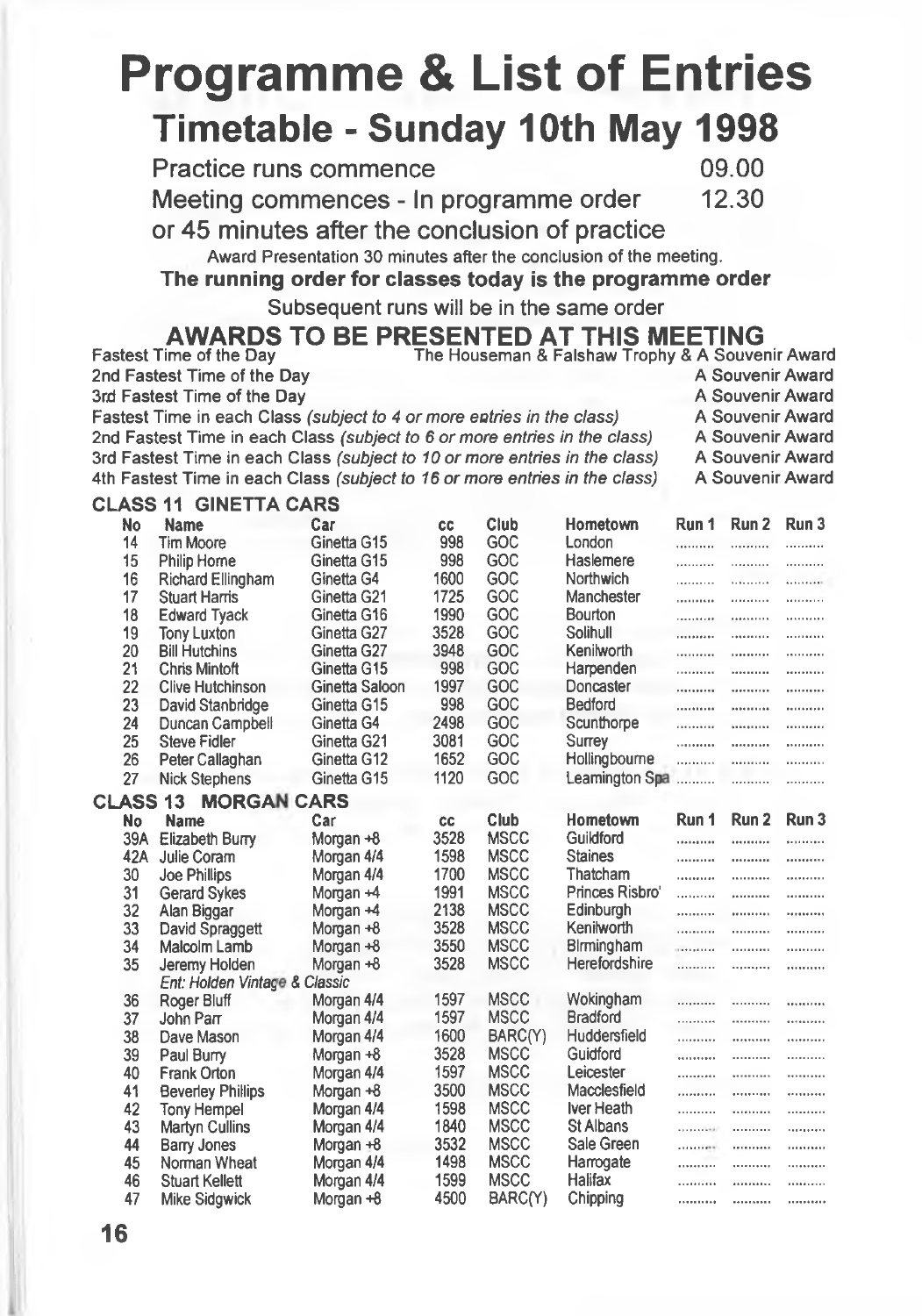| CLASS 1 ROAD MODIFIED SALOON & SPORTS CARS up to 1400cc |  |                   |  |
|---------------------------------------------------------|--|-------------------|--|
| Record to be established                                |  | Bogey Time: 90.08 |  |

|    | No | <b>Name</b>      | Car              | cс   | <b>Club</b> | Hometown      | Run 1 | Run 2 Run 3 |            |
|----|----|------------------|------------------|------|-------------|---------------|-------|-------------|------------|
| н  | 50 | Andy Thwaite     | Vauxhall Nova    | 1297 | BARC(Y)     | Leeds         |       | .           |            |
|    | 51 | Peter Rhodes     | MG Midget        | 1275 | BARC(Y)     | Wakefield     | .     |             | . <i>.</i> |
| H. | 52 | Clare Sullivan   | Austin Mini      | 1300 | BARC(Y)     | Preston       |       | .           |            |
| н. | 53 | Phil Short       | Mini Cooper S    | 1275 | BARC(Y)     | <b>Ilklev</b> |       | <b></b>     | <b></b> .  |
| H  | 54 | Geoffrey Goodwin | <b>MG Midget</b> | 1340 | <b>SHMC</b> | Sheffield     | .     | .           |            |
| H. | 55 | Daniel Pinder    | Vauxhall Nova    | 1399 | BARC(Y)     | Liversedge    |       |             | . <i>.</i> |

#### **CLASS 2 ROAD MODIFIED SALOON & SPORTS CARS 1400cc to 2000cc Record to be established Bogey Time: 87.87**

|     | Record to be established |                |    |                       | DOUCY THE. 07.07        |                   |          |  |  |
|-----|--------------------------|----------------|----|-----------------------|-------------------------|-------------------|----------|--|--|
| No. | Name                     | Car            | CC | Club                  | Hometown                | Run 1 Run 2 Run 3 |          |  |  |
|     | H 58 Russell Herring     | Vauxhall Astra |    |                       | 1798 BARC(Y) Manchester |                   |          |  |  |
|     | H 59 Bobby Fryers        | Clio Williams  |    | 2000 BARC(Y) Keighley |                         |                   | $\cdots$ |  |  |
|     | <b>MERGED WITH</b>       |                |    |                       |                         |                   |          |  |  |

## **CLASS 3 ROAD MODIFIED SALOON & SPORTS CARS over 2000cc**

|   |    | Record to be established |                         |       | Bogey Time: 85.95   |               |         |             |   |
|---|----|--------------------------|-------------------------|-------|---------------------|---------------|---------|-------------|---|
|   | No | <b>Name</b>              | Car                     | CC.   | <b>Club</b>         | Hometown      | Run 1   | Run 2 Run 3 |   |
|   | 61 | Andrew McLaughlan        | Sunbeam Lotus           | 2200  | BARC(Y)             | Sheffield     |         |             |   |
|   | 62 | Mark Nixon               | Escort RS Turbo         | 1598T | BARC(Y)             | Settle        | <b></b> | .           |   |
| н | 63 | <b>Peter Furness</b>     | Astra GTE               | 1998T | BARC <sub>(Y)</sub> | Leeds         | <b></b> | .           |   |
|   | 64 | Mike Shepherd-Smith      | Ginetta G33             | 4798  | BARC(Y)             | Aylesbury     | <b></b> |             |   |
| н | 65 | <b>Matthew Riley</b>     | Sapphire Cosw'th        | 1993T | BARC(Y)             | Cumbria       |         |             |   |
| н | 66 | Nick Furmidge            | Lancia Integrale        | 1995T | BARC(Y)             | Ripon         |         |             | . |
| н | 67 | Malcolm Pinder           | Porsche 911SC           | 3200  | BARC(Y)             | Liversedge    |         |             |   |
|   | 68 | <b>Richard Jackson</b>   | Porsche 911 Turbo 3600T |       | BARC(Y)             | Knaresborough |         |             |   |
|   |    | Ent: Nidd Vale Motors    |                         |       |                     |               |         |             |   |
| н | 69 | Jonathan Mounsey         | Sapphire Cosw'th 1993T  |       | BARC(Y)             | Settle        |         |             |   |
|   |    |                          |                         |       |                     |               |         |             |   |

#### **CLASS 4 ROAD MODIFIED KIT, REPLICA & SPACEFRAMED CARS up to 1700cc Record to be established Bogey Time: 85.51**

|   | No  | <b>Name</b>          | Car                 | CC.  | Club    | <b>Hometown</b> | Run 1    | Run 2             | Run 3 |
|---|-----|----------------------|---------------------|------|---------|-----------------|----------|-------------------|-------|
|   | 76A | David Lanfranchi     | Caterham 7          | 1690 | BARC(Y) | Leeds           |          |                   |       |
|   | 78A | Jenny Woodfield      | Caterham Super 7    | 1600 | BARC(Y) | Scawby          |          | .                 |       |
|   | 83A | Andy Taylor          | Westfield SE        | 1700 | BARC(Y) | Huddersfield    |          | .                 |       |
| н | 71  | Graeme Simpson       | Sylva Striker       | 1660 | BARC(Y) | Doncaster       | .        |                   |       |
| н | 72  | Edwin Langford       | Lotus 7 S4          | 1600 | BARC(Y) | Middlesborough  |          |                   |       |
|   | 73  | David Atkinson       | Caterham Super 7    | 1700 | LDMC    | Bury            |          | .                 |       |
| н | 74  | Jim Navlor           | <b>Westfield SE</b> | 1600 | BARC(Y) | York            |          |                   | .     |
| н | 75  | Mike Geen            | Dutton Phaeton      | 1600 | BARC(Y) | Harrogate       | <b>.</b> |                   |       |
| н | 76  | Peter Whittle        | Caterham Super 7    | 1640 | BARC(Y) | Otiev           |          |                   |       |
| н | 77  | Dave Banner          | Westfield SEi       | 1700 | BARC(Y) | Nottingham      |          |                   |       |
| н | 78  | <b>Andrew Stokes</b> | Caterham            | 1600 | BARC(Y) | Scawby          |          |                   |       |
| н | 79  | Steven Dunn          | Westfield SEi       | 1700 | BARC(Y) | Keighley        |          | <b>**********</b> |       |
| н | 80  | Linden Spencer       | Westfield SEi       | 1600 | BARC(Y) | Finningley      |          |                   |       |
| н | 81  | Roy Johnson          | Westfield SE        | 1698 | BARC(Y) | Doncaster       |          |                   |       |
| н | 82  | Tony Brumfield       | Sylva Striker Mk2   | 1598 | BARC(Y) | Grimsby         |          |                   |       |
| н | 83  | <b>Chris Bentley</b> | Westfield SE        | 1700 | BARC(Y) | Huddersfield    |          |                   |       |
| н | 84  | Simon Bailey         | Caterham S/Sport    | 1398 | BARC(Y) | Skipton         |          |                   |       |
| н | 85  | Tim Wilson           | Caterham 7 S'spt    | 1588 | BARC(Y) | Huddersfield    |          | .                 |       |
|   |     |                      |                     |      |         |                 |          |                   |       |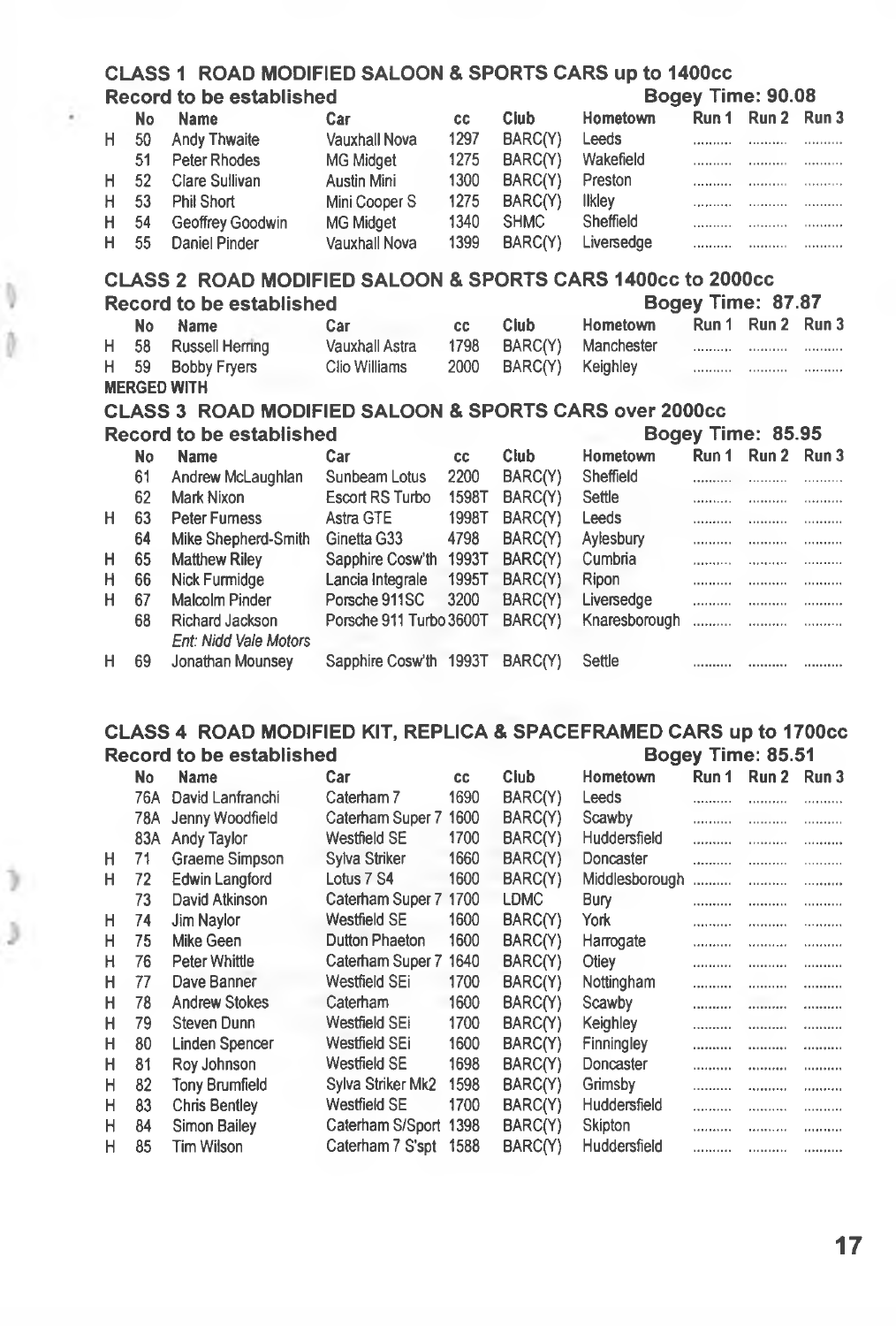|    |           | CLASS 5 ROAD MODIFIED KIT, REPLICA & SPACEFRAMED CARS over 1700cc<br>Record to be established |                              |           |             |                | Bogey Time: 85.26 |             |       |
|----|-----------|-----------------------------------------------------------------------------------------------|------------------------------|-----------|-------------|----------------|-------------------|-------------|-------|
|    | No        | <b>Name</b>                                                                                   | Car                          | CC        | <b>Club</b> | Hometown       | Run 1             | Run 2       | Run 3 |
|    | 88A       | Terry Whiteman                                                                                | Cyclone                      | 2000      | <b>LDMC</b> | Blackpool      |                   |             |       |
|    | 88        | Leigh Whiteman                                                                                | Cyclone                      | 2000      | <b>LDMC</b> | Blackpool      | .                 | .           | .     |
|    | 89        | Jon Butterworth                                                                               | Caterham Super 7 1800        |           | <b>LDMC</b> | Bury           | .                 |             | .     |
|    | 90        | Don Burt                                                                                      | <b>YKC Raider</b>            | 3500      | BARC(Y)     | Pontefract     | .                 |             | .     |
| н  | 91        | Michael North                                                                                 | Caterham Super 7 1998        |           |             |                |                   | .           | .     |
|    | 92        | <b>Andrew Russell</b>                                                                         | Caterham HPC                 | 2000      | BARC(Y)     | Liversedge     | .                 | .           | .     |
| н  | 93        | Malcolm Dungworth                                                                             | Dax Rush                     | 1993T     | BARC(Y)     | York           |                   |             |       |
|    |           |                                                                                               |                              |           | BARC(Y)     | Bamford        |                   | .           | .     |
|    |           | CLASS 6 MODIFIED PRODUCTION CARS up to 1400cc excluding Kit, Replica &                        |                              |           |             |                |                   |             |       |
|    |           | <b>Spaceframed cars</b>                                                                       |                              |           |             |                |                   |             |       |
|    |           | <b>Record to be established</b>                                                               |                              |           |             |                | Bogey Time: 84.83 |             |       |
|    | <b>No</b> | <b>Name</b>                                                                                   | Car                          | CC        | Club.       | Hometown       | Run 1             | Run 2 Run 3 |       |
| H. | 96        | David Coulthard                                                                               | <b>MG Midget</b>             | 1380      | BARC(Y)     | Luddenden Foot |                   | .           | .     |
| H  | 97        | <b>Matthew Pinder</b>                                                                         | <b>MG Metro</b>              | 1380      | BARC(Y)     | Liversedge     | .                 | .           |       |
|    |           | <b>MERGED WITH</b>                                                                            |                              |           |             |                |                   |             |       |
|    |           | CLASS 7 MODIFIED PRODUCTION CARS 1400cc to 2000cc excluding Kit,                              |                              |           |             |                |                   |             |       |
|    |           | <b>Replica &amp; Spaceframed cars</b>                                                         |                              |           |             |                |                   |             |       |
|    |           | <b>Record to be established</b>                                                               |                              |           |             |                | Bogey Time: 84.70 |             |       |
|    | No        | <b>Name</b>                                                                                   | Car                          | <b>CC</b> | Club.       | Hometown       | Run 1             | Run 2       | Run 3 |
| н  | 99        | Vinl Dobson                                                                                   | <b>VW Golf GTi</b>           | 1847      | BARC(Y)     | Harrogate      | .                 | .           | .     |
| н  |           | 100 Neil Stokes                                                                               | Vauxhall Astra               | 2000      | BARC(Y)     | Scunthorpe     |                   |             | .     |
|    | 101       | David Jackson                                                                                 | Opel Manta                   | 1999      | BARC(Y)     | Cleveland      |                   |             | .     |
| н  |           | 102 Philip Concannon                                                                          | Ford Cortina                 | 1993      | BARC(Y)     | Manchester     | .                 |             | .     |
| н  | 103       | Dennis Crompton                                                                               | <b>BMW 2002 Touring 2000</b> |           | BARC(Y)     | Rochdale       | .                 |             |       |
| н  | 104       | Colin Stewart                                                                                 | Lotus Elan S3                | 1600      | BARC(Y)     | Gulsborough    | .                 |             | .     |
|    |           |                                                                                               |                              |           |             |                |                   |             |       |
|    |           | <b>CLASS 8 SPONSOR - HEELEY INSTALLATIONS</b>                                                 |                              |           |             |                |                   |             |       |
|    |           | CLASS 8 MODIFIED PRODUCTION CARS over 2000cc excluding Kit, Replica &                         |                              |           |             |                |                   |             |       |
|    |           | <b>Spaceframed cars</b>                                                                       |                              |           |             |                |                   |             |       |
|    |           | <b>Record to be established</b>                                                               |                              |           |             |                | Bogey Time: 84.95 |             |       |
|    | No        | Name                                                                                          | Car                          | <b>CC</b> | Club.       | Hometown       | Run 1             | Run 2       | Run 3 |
| н  |           | 107 Claude Spencer                                                                            | MGB <sub>V8</sub>            | 3500      | BARC(Y)     | Pontefract     |                   | .           | .     |
| н  |           | 108 Martin Baker                                                                              | Vauxhall Chevette 2600       |           | BARC(Y)     | Huddersfield   |                   |             | .     |
| н  | 109       | John Green                                                                                    | Jaguar E Type                | 3798      | BARC(Y)     | Malton         |                   | .           | .     |
| н  | 110       | <b>Haydn Spedding</b>                                                                         | Jaquar E Type                | 4235      | BARC(Y)     | Barnsley       |                   | .           | .     |
|    |           |                                                                                               |                              |           |             |                |                   |             |       |
|    |           | CLASS 9 FORMULA FORD 1600 pre-1994                                                            |                              |           |             |                |                   |             |       |
|    |           | Record: 61.68 Ken Bailey - Revnard RF89 (1996)                                                |                              |           |             |                | Bogey Time: 81 82 |             |       |

| Record: 61.68 Ken Bailey - Reynard RF89 (1996) |     |                       |                      |      |         |               |                        | Bogey Time: 81.82 |   |
|------------------------------------------------|-----|-----------------------|----------------------|------|---------|---------------|------------------------|-------------------|---|
|                                                | No. | <b>Name</b>           | Car                  | CC.  | Club    | Hometown      | Run 1                  | Run 2 Run 3       |   |
| H                                              |     | 117A John Bennett     | Van Diemen RF86 1600 |      | BARC(Y) | Heckmondwike  | $\ldots \ldots \ldots$ |                   |   |
| н.                                             |     | 113 Derek Russell     | Van Diemen RF85 1600 |      | BARC(Y) | Beverley      | .                      |                   |   |
| H.                                             |     | 114 Martin Vesty      | Jamun 90             | 1600 | BARC(Y) | Harrogate     |                        | . <i>.</i>        |   |
|                                                |     | H 115 Jonathan Rhodes | Van Diemen RF88 1600 |      | BARC(Y) | Scarborough   |                        | .                 |   |
|                                                |     | H 116 Tony Metcalf    | Van Diemen RF91 1600 |      | BARC(Y) | <b>Bolton</b> |                        |                   | . |
|                                                |     | H 117 Jeffrey Norton  | Van Diemen RF86 1600 |      | BARC(Y) | Silsden       |                        |                   | . |
| H.                                             |     | 118 Mick Moore        | Van Diemen RF85 1600 |      | BARC(Y) | Manchester    | <b></b>                |                   |   |
|                                                |     | H 119 David Sturdy    | Van Diemen RF86 1600 |      | BARC(Y) | Bradford      | . <i>.</i> 8           |                   |   |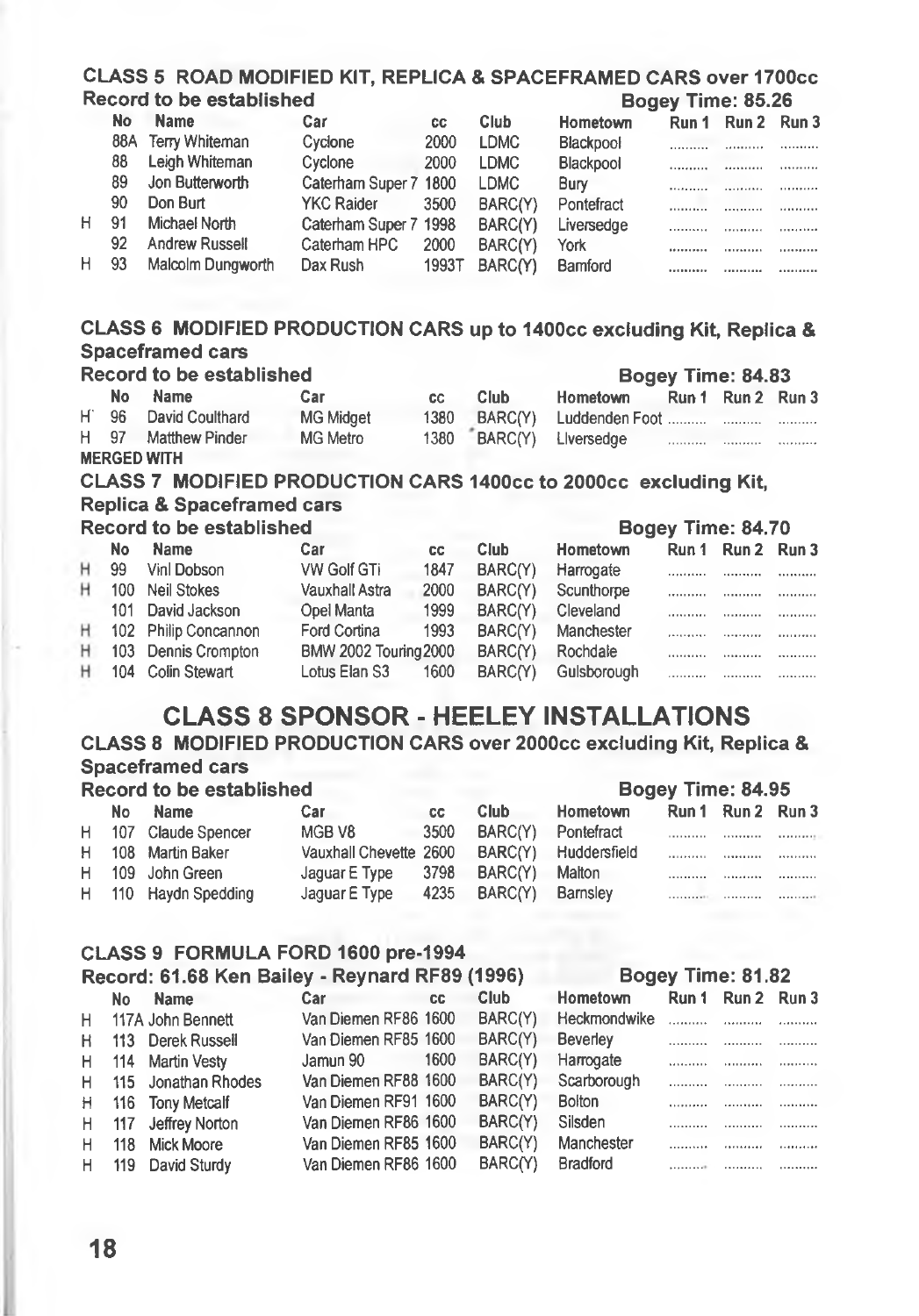#### **CLASS B MODIFIED PRODUCTION CARS 1400cc to 2000cc Record: 59.05 Tom New - Caterham Super 7 (1997)**

|    | .                   |                       |      |             |                 |   | .                 |         |
|----|---------------------|-----------------------|------|-------------|-----------------|---|-------------------|---------|
| No | <b>Name</b>         | Car                   | СC   | Club        | <b>Hometown</b> |   | Run 1 Run 2 Run 3 |         |
|    | 123A Peter Newton   | Westfield             | 1800 | BARC(Y)     | Glasgow         |   |                   |         |
|    | 127A Brian Hamilton | Caterham Super 7 1600 |      | BARC(Y)     | Daventry        |   |                   |         |
|    | 123 David Newton    | Westfield             | 1800 | BARC(Y)     | Clitheroe       |   |                   |         |
|    | 124 Jeremy Fonseca  | Westfield SE          | 1700 | <b>LDMC</b> | Ramsbottom      |   |                   | .       |
|    | 125 David Grindrod  | Caterham 7            | 1998 | <b>LDMC</b> | Manchester      |   |                   | <b></b> |
|    | 127 Peter Hamilton  | Caterham Super 7 1600 |      | BARC(Y)     | Barrowford      |   | <i>.</i>          |         |
|    | 128 Dave Kilcoyne   | Caterham 7            | 1998 | LDMC        | Manchester      | . |                   |         |

#### **CLASS D HILL CLIMB SUPER SPORTS CARS**

| Bogey Time: To be set<br>Record: 56.84 Martin Groves - Mallock Mk20B (1997) |                      |                                                   |      |         |               |                   |                   |   |
|-----------------------------------------------------------------------------|----------------------|---------------------------------------------------|------|---------|---------------|-------------------|-------------------|---|
| No                                                                          | Name                 | Car                                               | CC.  | Club    | Hometown      |                   | Run 1 Run 2 Run 3 |   |
|                                                                             | H 138 Peter Needham  | Splinter F98                                      | 1700 | BARC(Y) | Worcs         |                   |                   |   |
|                                                                             | <b>MERGED WITH</b>   |                                                   |      |         |               |                   |                   |   |
|                                                                             |                      | <b>CLASS F SPORTS LIBRE CARS 1400cc to 2000cc</b> |      |         |               |                   |                   |   |
|                                                                             |                      | Record: 57.46 Peter Needham - Ward WD9V (1997)    |      |         |               | Bogey Time: 78.53 |                   |   |
| No.                                                                         | Name                 | Car                                               | CC.  | Club    | Hometown      |                   | Run 1 Run 2 Run 3 |   |
|                                                                             | H 139 Louisa Waggitt | Mallock Mk18/24                                   | 1700 | BARC(Y) | Boroughbridge |                   |                   |   |
|                                                                             | 140 Bob Prest        | Mallock Mk29/27                                   | 1600 | BARC(Y) | Durham        |                   |                   | . |
|                                                                             | H 141 Jon Waggitt    | Ward WD9V                                         | 1998 | BARC(Y) | Boroughbridge |                   |                   |   |

#### **CLASS E SPORTS LIBRE CARS up to 1400cc Record: 59.20 Steve Owen - OMS SC1 (1994)**

#### **Bogey Time: 83.61**

| No | <b>Name</b>        | Car          | CC.  | Club    | Hometown             |                   | Run 1 Run 2 Run 3 |         |
|----|--------------------|--------------|------|---------|----------------------|-------------------|-------------------|---------|
|    | H 131 Ian Blair    | Gryphon C4A  | 1300 | BARC(Y) | Doncaster            |                   |                   |         |
|    | H 132 John Lambert | Jolibre Mkl  | 1300 | BARC(Y) | Bumley               |                   |                   |         |
|    | 133 Peter Green    | Centaur Mk21 | 1300 |         | BARC(Y) Huddersfield |                   | .                 |         |
|    | H 134 Les Procter  | OMS SC1B     | 1127 | BARC(Y) | Cleckheaton          | <b>**********</b> | <b></b>           |         |
|    | H 135 Geoff Peters | GPC 96/2 SC  | 1052 | BARC(Y) | Ripon                |                   | <b></b>           | <b></b> |

### **CLASS I SPONSOR - MACLAN INJECTION MOULDINGS**

#### **CLASS 1 RACING CARS 600cc to IIOOcc Record: 59.36 Daniel Stilp - Jedi Mkl (1994) Bogey Time: 77.75**

|    | No | Name                 | Car                  | CC   | Club.   | Hometown   |          | Run 1 Run 2 Run 3 |                   |
|----|----|----------------------|----------------------|------|---------|------------|----------|-------------------|-------------------|
| Н. |    | 150A Lynne Owen      | OMS CF               | 1052 | BARC(Y) | Leeds      |          |                   |                   |
|    |    | 151A Norman Kitching | Jedi Mkl             | 1052 | BARC(Y) | Yarm       |          |                   | <b>**********</b> |
| Н. |    | 148 Michael Walton   | OMS 14/89            | 748  | BARC(Y) | Stockton   |          |                   | <b></b>           |
| H. |    | 149 Allan Staniforth | Megapin 10 HC98 1052 |      | BARC(Y) | Harrogate  | <b></b>  |                   |                   |
| н. |    | 150 Steve Owen       | OMS CF               | 1052 | BARC(Y) | Leeds      |          |                   |                   |
|    |    | H 151 Dave Kitching  | Jedi Mkl             | 908  | BARC(Y) | Yarm       | <b>.</b> | .                 |                   |
| H  |    | 152 David Bancroft   | OMS.                 | 1040 | BARC(Y) | Leeds      |          | <b>**********</b> |                   |
| H. |    | 153 Mark Lawrence    | <b>OMS 1100</b>      | 1080 | BARC(Y) | Manchester |          |                   |                   |
|    |    |                      |                      |      |         |            |          |                   |                   |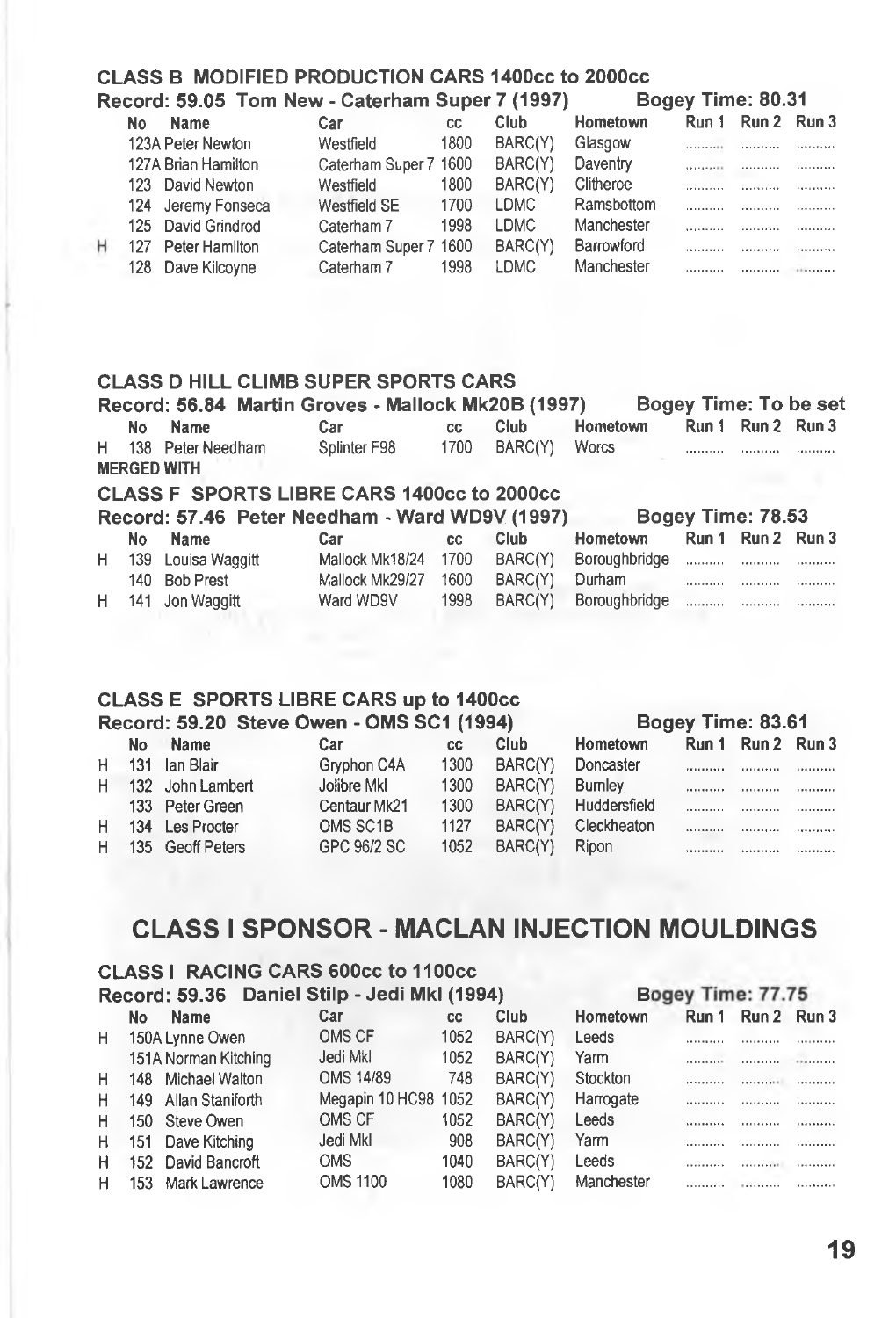|           | CLASS J RACING CARS 1100cc to 1600cc                                   |                          |           |             |             |                       |                   |   |
|-----------|------------------------------------------------------------------------|--------------------------|-----------|-------------|-------------|-----------------------|-------------------|---|
|           | Record: 55.51 Graeme Wight Jnr - Pilbeam MP62 (1997) Bogey Time: 77.00 |                          |           |             |             |                       |                   |   |
| No        | Name                                                                   | Car                      | cc        | Club        | Hometown    |                       | Run 1 Run 2 Run 3 |   |
|           | 156 Mick Lancashire                                                    | Argo Mk9                 | 1559      | BARC(Y)     | Jersey      |                       |                   | . |
| Н.        | 157 Jamie Hylton                                                       | Malan F3                 | 1598      | BARC(Y)     | Blackpool   |                       |                   |   |
|           | <b>MERGED WITH</b>                                                     |                          |           |             |             |                       |                   |   |
|           | <b>CLASS K SPONSOR - GUYSON INTERNATIONAL</b>                          |                          |           |             |             |                       |                   |   |
|           | <b>CLASS K RACING CARS 1600cc to 2000cc</b>                            |                          |           |             |             |                       |                   |   |
|           | Record: 53.93 Justin Fletcher - Pilbeam MP62 (1997)                    |                          |           |             |             | Bogey Time: 75.99     |                   |   |
| No        | <b>Name</b>                                                            | Car                      | CC        | Club        | Hometown    |                       | Run 1 Run 2 Run 3 |   |
| Н         | 164A Sue Griffiths                                                     | Chevron B47              | 1998      | BARC(Y)     | Chesham     |                       |                   | . |
| Η         | 160 George Bleasdale                                                   | Vauxhall Lotus           | 2000      | <b>MSCC</b> | Scarborough |                       |                   | . |
| Η         | 161 Tony Briggs                                                        | Royale RP30              | 1998      | BARC(Y)     | Ryton       |                       |                   |   |
| н         | 162 Mike Smith                                                         | Reynard SF87             | 2000      | BARC(Y)     | Tadcaster   | .                     | .                 | . |
| Η         | 163 Colin Wheeler                                                      | Delta T832               | 2000      | BARC(Y)     | Sherburn    | .                     | 1.1.1.1.1.1.1.1   |   |
| н         | 164 Peter Griffiths                                                    | Chevron B47              | 1998      | BARC(Y)     | Chesham     | .                     | .                 | . |
|           |                                                                        |                          |           |             |             |                       |                   |   |
|           | <b>CLASS G SPORTS LIBRE CARS over 2000cc</b>                           |                          |           |             |             |                       |                   |   |
|           | Record: 55.24 Christian Mineeff - SPA SC001 (1997)                     |                          |           |             |             | Bogey Time: 89.24     |                   |   |
| <b>No</b> | <b>Name</b>                                                            | Car                      | cc        | Club        | Hometown    |                       | Run 1 Run 2 Run 3 |   |
|           | 144A Jodie Moignard                                                    | Skoda Coupe              | 3500      | <b>JMC</b>  | Jersey      |                       |                   | . |
|           | 144 Barry Moignard                                                     | Skoda Coupe<br>SPA SC001 | 3500      | BARC(Y)     | Jersey      |                       |                   |   |
|           | 145 Christian Mineeff<br><b>MERGED WITH</b>                            |                          | 3500      | BARC(Y)     | Kermincham  | .                     | .                 |   |
|           |                                                                        |                          |           |             |             |                       |                   |   |
|           | <b>CLASS L RACING CARS over 2000cc</b>                                 |                          |           |             |             |                       |                   |   |
|           |                                                                        |                          |           |             |             |                       |                   |   |
|           | Record: 52.72 Andy Priaulx - Pilbeam MP58 (1995)                       |                          |           |             |             | Bogey Time: To be set |                   |   |
| No        | <b>Name</b>                                                            | Car                      | <b>CC</b> | Club        | Hometown    |                       | Run 1 Run 2 Run 3 |   |
|           | 167 Robert Romeril                                                     | March Chevy              | 6027      | BARC(Y)     | Jersey      |                       |                   | . |
| H.        | 168 Alan Newton                                                        | Pilbeam MP58/5 3500      |           | BARC(Y)     | Slaidburn   | .                     | .                 |   |
|           |                                                                        |                          |           |             |             |                       |                   |   |
|           |                                                                        |                          |           |             |             |                       |                   |   |
|           |                                                                        |                          |           |             |             |                       |                   |   |
|           |                                                                        |                          |           |             |             |                       |                   |   |
|           |                                                                        |                          |           |             |             |                       |                   |   |
|           |                                                                        |                          |           |             |             |                       |                   |   |
|           |                                                                        |                          |           |             |             |                       |                   |   |
|           |                                                                        |                          |           |             |             |                       |                   |   |
|           |                                                                        |                          |           |             |             |                       |                   |   |
|           |                                                                        |                          |           |             |             |                       |                   |   |
|           |                                                                        |                          |           |             |             |                       |                   |   |
|           |                                                                        |                          |           |             |             |                       |                   |   |
|           |                                                                        |                          |           |             |             |                       |                   |   |
|           |                                                                        |                          |           |             |             |                       |                   |   |
|           |                                                                        |                          |           |             |             |                       |                   |   |
|           |                                                                        |                          |           |             |             |                       |                   |   |
|           |                                                                        |                          |           |             |             |                       |                   |   |
|           |                                                                        |                          |           |             |             |                       |                   |   |
|           |                                                                        |                          |           |             |             |                       |                   |   |
|           |                                                                        |                          |           |             |             |                       |                   |   |

*Not your usual hillclimb car for Phil Concannon. Phil has developed his Cortina throughout the years and always drives it with considerable verve. Photo: Peter Cunningham*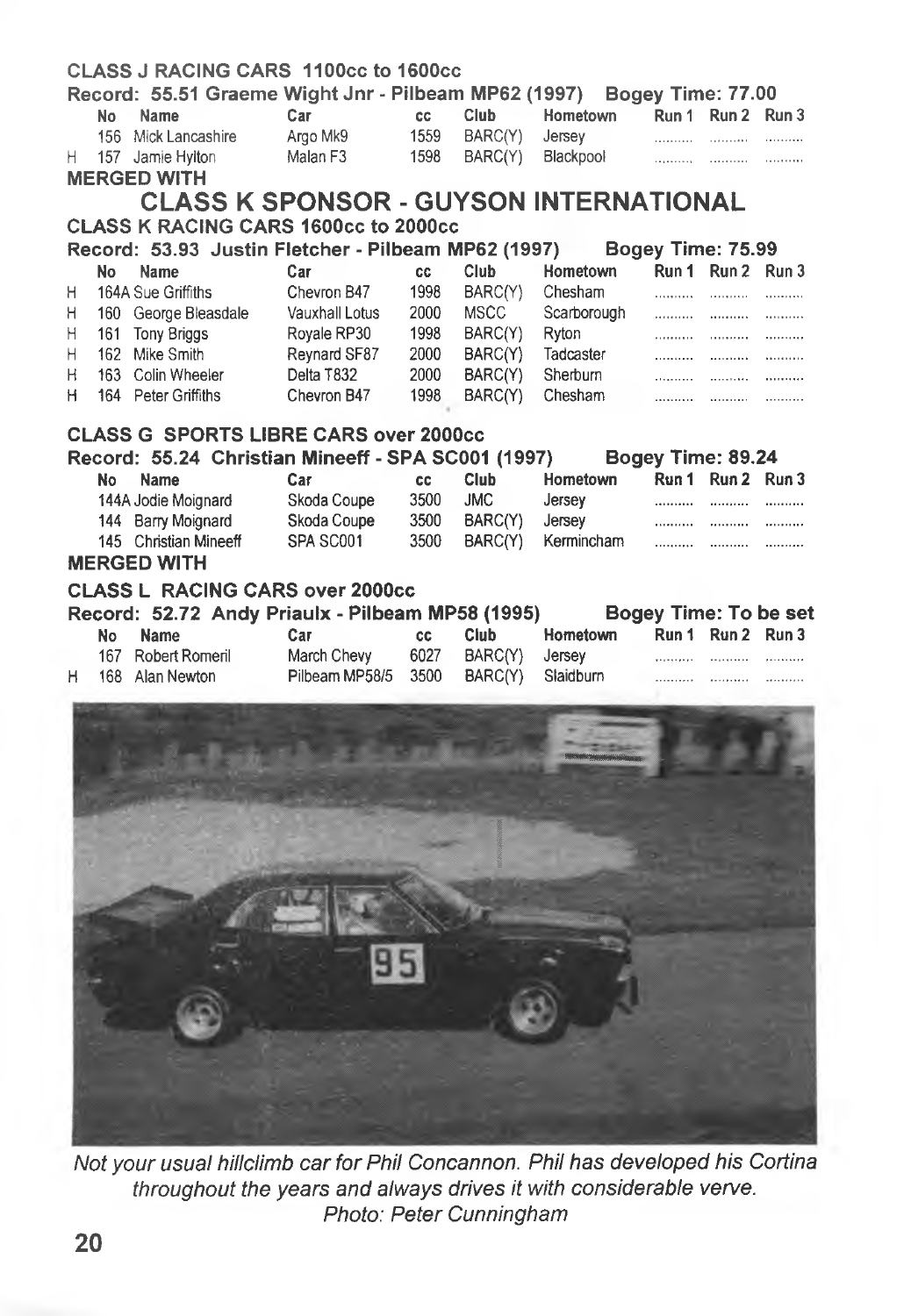





*Championship 1998*

# **Harewood Speed Hillclimb Dates for 1998**

**Sunday 14th June**

**Jim Thomson Trophy Meeting**

**Round 3 of the BARC Yorkshire Auto Trader Harewood Speed Hillclimb Championship and a round of theRover Mower Midland Speed Championship, Polkacrest Southern Speed Championship, Daily Telegraph Caterham Scholarship & the MGCC Moss International Speed Championship.**

## **Saturday/Sunday 4th/5th July RAC Championship Meeting**

**Round 4 of the BARC Yorkshire Auto Trader Harewood Speed Hiliclimb Championship and a round of the RAC British Hillclimb Championship, RAC MSA Hillclimb Leaders Championship, 500 Owners Association Championship and 930 Motorsport Porsche Speed Championship.**

### **Sunday 9th August Montague Burton Trophy Meeting**

**Round 5 of the BARC Yorkshire Auto Trader Harewood Speed Hillclimb Championship and a round of the Cars & Car Conversions Speed Championship, Ferrari Owners Club Hiliclimb Championship and the Nottingham Sports Car Club Speed Championship.**

### **Saturday 12th September Short Course Meeting There are no championships contested today**

**Sunday 13th September Championship Finals Meeting Final Round of the BARC Yorkshire Auto Trader Harewood Speed Hillclimb Championship and a round of the 930 Motorsport Porsche Speed Championship and the Autofarm Porsche Speed Championship.**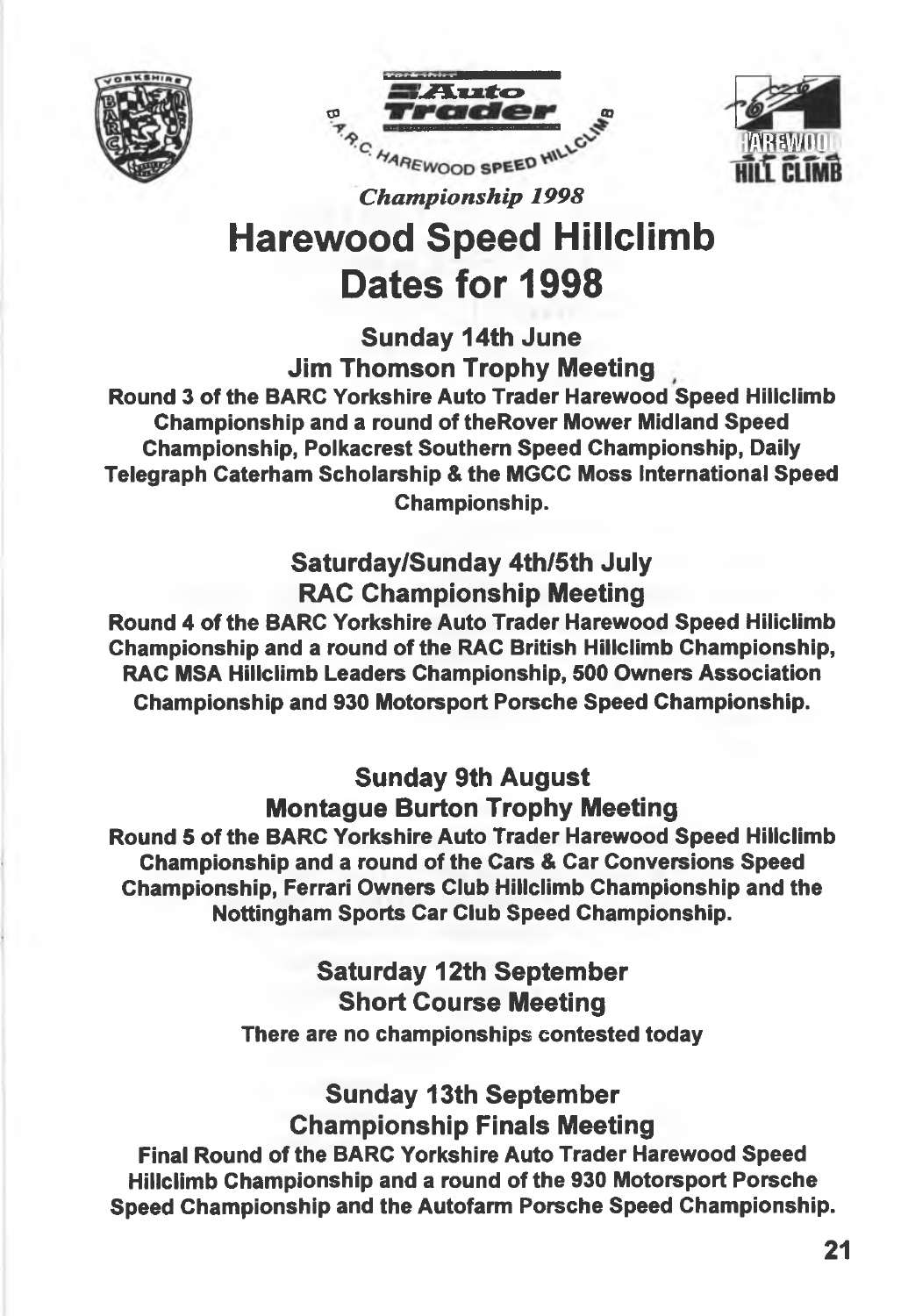





# **YORKSHIRE AUTO TRADER BARC HAREWOOD SPEED HILLCLIMB CHAMPIONSHIP MARKING SYSTEM**

**Marking will be within classes on a Bogey Time improvement basis. For the 1998 season the bogey times for each class will become 'floating'.**

**At the conclusion of the first meeting where there is at least one entrant in a class, the time that the quickest competitor completes the course in will score that competitor 18 Championship marks AND set the bogey time. Other competitors in the same class will count the winning time plus 18 seconds as the bogey time for that meeting and score marks accordingly.**

**This class winning time will constitute the basis for the bogey time (winning time plus 18 seconds) for the following meeting. The bogey time for each class will stay in force until the previous quickest time is beaten, the bogey time for the class will then be revised for the next meeting.**

**To ensure that we have a worthy champion there will be a 'target time' for each class. A competitor must break this target time to be eligible to score a maximum of 20 points. A competitor not breaking this target time will only be eligible to score a maximum 18 marks no matter how much the bogey time is improved upon.**

**The Target Times for each class are printed at the head of the class and where there is an existing class record, this is also printed.**

**FID**

**At each meeting marks will be awarded to the championship competitors who have recorded the ten fastest times of the day in the class runs. Marks will be awarded on the scale 10, 9, 8, 7, 6, 5, 4, 3, 2, 1 to the fastest competitor down to the 10th fastest. There will also be 1 bonus mark for any competitor(s) who break the course record standing at the commencement of the meeting.**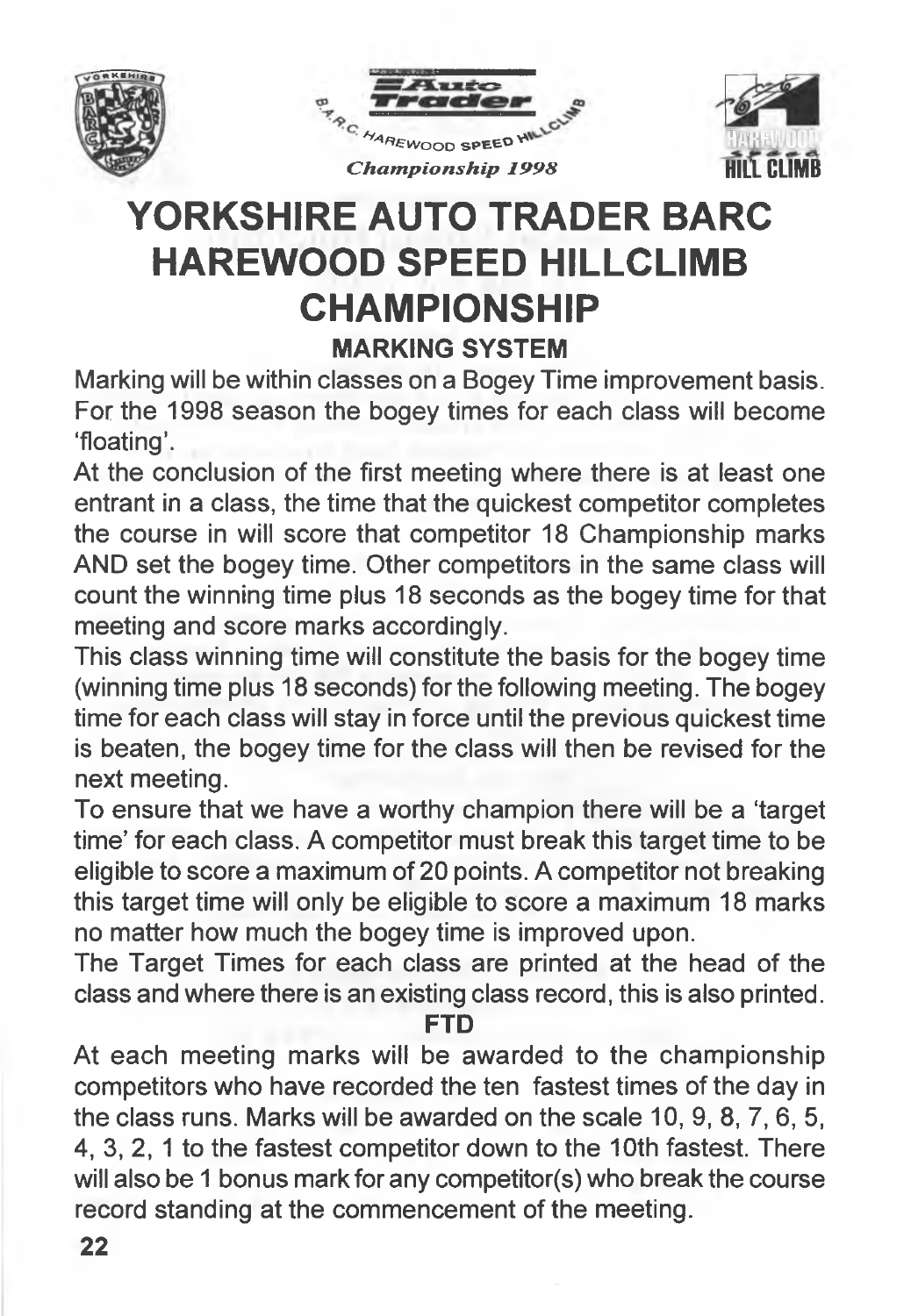





### **YORKSHIRE AUTO TRADER BARC HAREWOOD SPEED HILLCLIMB CHAMPIONSHIP POSITIONS AFTER ROUND ONE**

| 1  | David          | <b>Bancroft</b>  | 18.00 |    |
|----|----------------|------------------|-------|----|
|    | Malcolm        | Dungworth        | 18.00 |    |
|    | <b>Bobby</b>   | <b>Fryers</b>    | 18.00 |    |
|    | Peter          | <b>Griffiths</b> | 18.00 |    |
|    | Jamie          | Hylton           | 18.00 |    |
|    | Jonathan       | Mounsey          | 18.00 |    |
|    | Geoff          | <b>Peters</b>    | 18.00 |    |
|    | <b>Matthew</b> | Pinder           | 18.00 |    |
|    | Haydn          | Spedding         | 18.00 |    |
|    | Colin          | <b>Stewart</b>   | 18.00 |    |
|    | David          | <b>Sturdy</b>    | 18.00 |    |
|    | Jon            | Waggitt          | 18.00 |    |
| 13 | Peter          | Hamilton         | 17.93 |    |
| 14 | Tim            | Wilson           | 17.79 |    |
| 15 | John           | Green            | 17.74 |    |
| 16 | John           | <b>Bennett</b>   | 17.62 |    |
| 17 | Dave           | <b>Kitching</b>  | 17.45 |    |
| 18 | <b>Martin</b>  | <b>Baker</b>     | 17.41 |    |
| 19 | <b>Mick</b>    | <b>Moore</b>     | 17.23 |    |
| 20 | Claude         | Spencer          | 17.13 |    |
| 21 | Jeff           | Norton           | 17.12 |    |
| 22 | <b>Matthew</b> | <b>Riley</b>     | 17.03 |    |
| 23 | Tony           | <b>Brumfield</b> | 16.58 |    |
| 24 | Tony           | <b>Metcalf</b>   | 16.52 |    |
| 25 | David          | Spaull           | 15.96 |    |
| 26 | <b>Nick</b>    | Furmidge         | 15.90 |    |
| 27 | <b>Bob</b>     | <b>Prest</b>     | 15.88 |    |
| 28 | Vini           | Dobson           | 15.82 |    |
| 29 | <b>Mike</b>    | <b>Mullins</b>   | 15.55 |    |
| 30 | Jonathan       | <b>Rhodes</b>    | 15.51 |    |
| 31 | <b>Martin</b>  | <b>Vesty</b>     | 15.23 |    |
| 32 | Daniel         | Pinder           | 14.97 |    |
| 33 | Les            | Procter          | 14.89 |    |
| 34 | <b>Mark</b>    | <b>Hurst</b>     | 14.77 |    |
| 35 | Roy            | Johnson          | 14.65 |    |
| 36 | John           | Hoyle            | 14.62 |    |
| 37 | David          | Lanfranchi       | 14.40 |    |
| 38 | Derek          | <b>Russell</b>   | 14.30 | 23 |
|    |                |                  |       |    |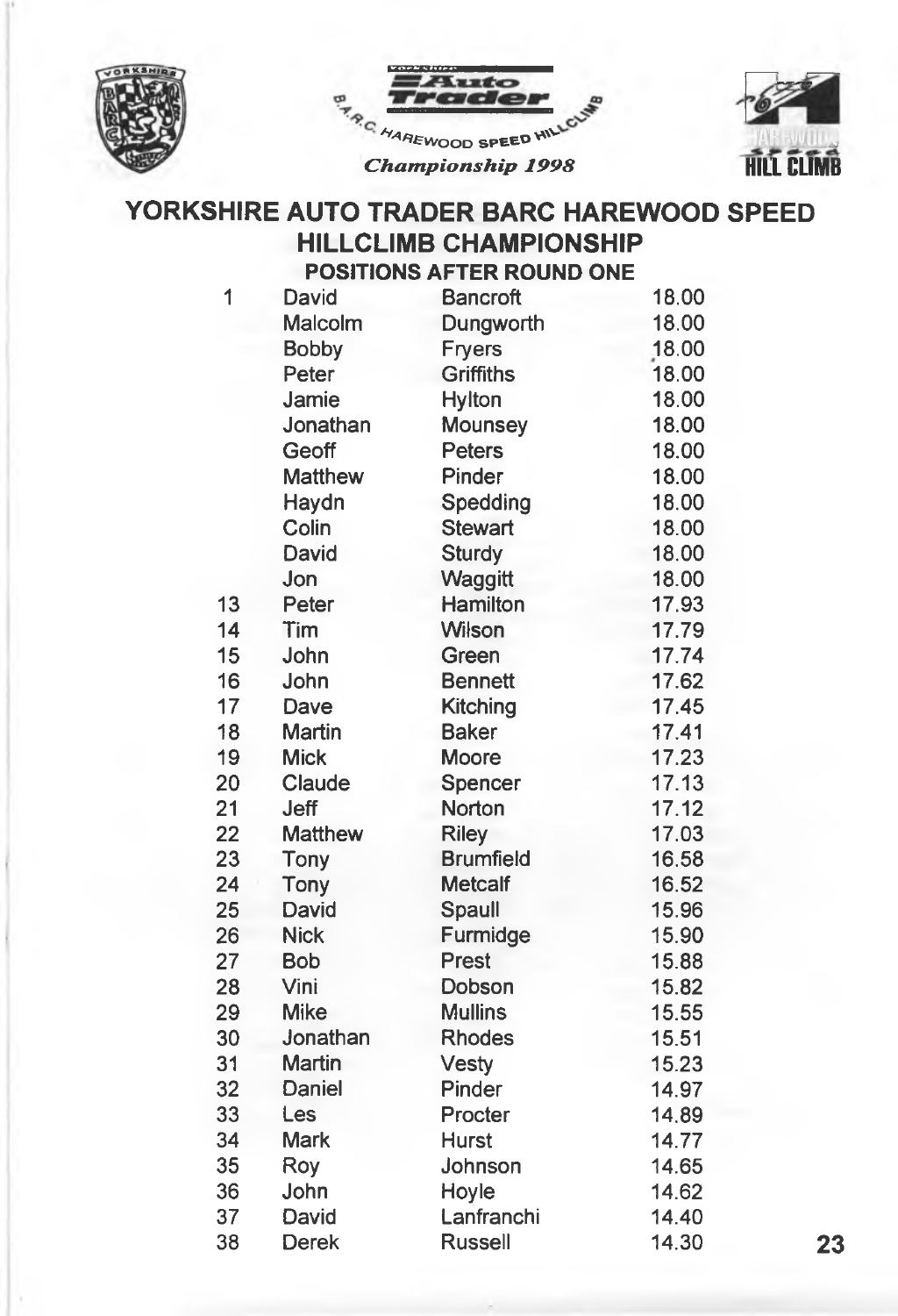





### **YORKSHIRE AUTO TRADER BARC HAREWOOD SPEED HILLCLIMB CHAMPIONSHIP POSITIONS AFTER POLIND ONE**

|    |                | <u>FUSITIUNG AFTER RUUND UNE</u> |       |
|----|----------------|----------------------------------|-------|
| 39 | Andrew         | Henson                           | 14.04 |
| 40 | Colin          | Wheeler                          | 14.02 |
| 41 | Steven         | Dunn                             | 13.86 |
| 42 | Dennis         | Crompton                         | 13.84 |
| 43 | Malcolm        | Pinder                           | 13.62 |
| 44 | Philip         | Concannon                        | 13.61 |
| 45 | <b>Mike</b>    | <b>Smith</b>                     | 13.51 |
| 46 | Simon          | <b>Bailey</b>                    | 13.47 |
| 47 | John           | Lambert                          | 13.15 |
| 48 | Neil           | <b>Stokes</b>                    | 13.11 |
| 49 | Phil           | Short                            | 13.09 |
| 50 | Paul           | Aspden                           | 12.61 |
| 51 | Andrew         | <b>Stokes</b>                    | 12.54 |
| 52 | <b>Russell</b> | Herring                          | 11.80 |
| 53 | Dave           | <b>Banner</b>                    | 11.74 |
| 54 | Peter          | Whittle                          | 11.56 |
| 55 | <b>Mike</b>    | Geen                             | 11.43 |
| 56 | Allan          | Staniforth                       | 11.26 |
| 57 | Michael        | North                            | 11.24 |
| 58 | Peter          | <b>Furness</b>                   | 11.03 |
| 59 | Colin          | Smith                            | 10.75 |
| 60 | lan            | <b>Blair</b>                     | 10.68 |
| 61 | Jim            | Naylor                           | 8.48  |
| 62 | Andy           | Geen                             | 8.40  |
| 63 | Michael        | Walton                           | 7.40  |
| 64 | Clare          | Sullivan                         | 6.68  |
| 65 | Tony           | <b>Briggs</b>                    | 6.48  |
| 66 | David          | Coulthard                        | 5.72  |
| 67 | George         | <b>Bleasdale</b>                 | 5.18  |
| 68 | Louisa         | Waggitt                          | 5.12  |
|    |                |                                  |       |

### **21 entrants have yet to score**

### **FTD CHAMPIONSHIP**

|                | <b>Peter Griffiths</b> |    | Andrew Henson    | 5 |
|----------------|------------------------|----|------------------|---|
| $\overline{2}$ | Jamie Hyltonm          |    | Colln Wheeler    | 4 |
| 3              | David Bancroft         | 8  | Peter Hamilton   | 3 |
| 4              | Dave Kitching          | 9  | Mike Smith       | 2 |
| -5             | Jon Waggitt            | 10 | <b>Bob Prest</b> |   |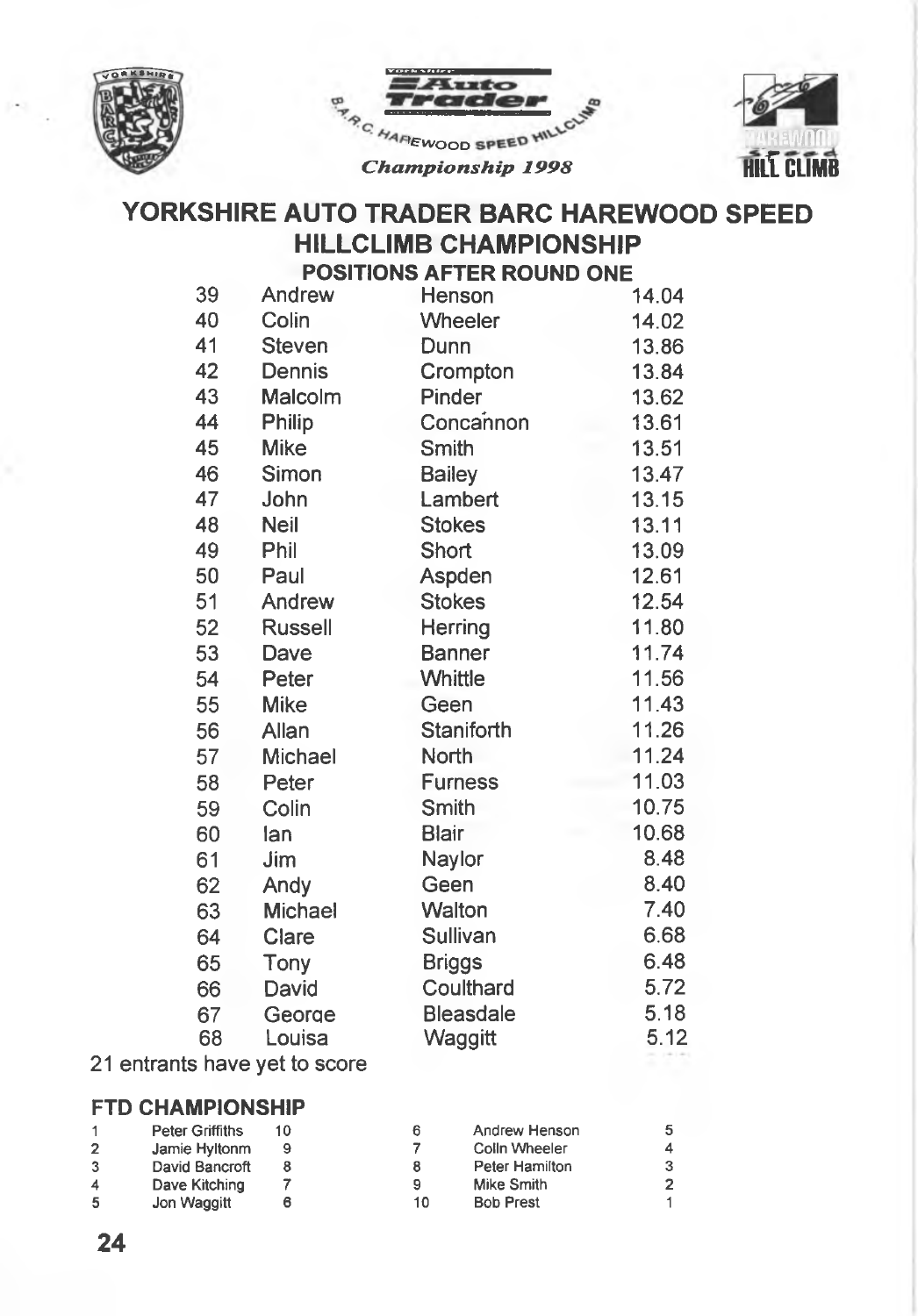





# **YORKSHIRE AUTO TRADER BARC HAREWOOD SPEED HILLCLIMB CHAMPIONSHIP**

**From here on in, the Championship hots up and a definite leader will emerge, not necessarily one of the 12 who have already scored 18 points. Taking my crystal ball firmly in both hands I would expect Bobby Fryers, whose Clio Williams now sports road tyres instead of last year's slicks, and Jonathan Mounsey, who has done likewise with his Sierra Cosworth, to uphold the saloon car banner.**

**David Bancroft, Peter Griffiths and David Sturdy can also score highly as could 16th place man, John Bennett, who will be out to avenge his Easter defeat by David Sturdy.**

**13 maybe classed as unlucky, but in 13th place, Peter Hamilton whose father Brian put the family Caterham off into the scenery at Easter, may stage a recovery and shoot up the leader board at this event. In 14th and 15th are two of the Harewood Driving School Instructors Tim Wilson, who suffered a rare defeat at Easter and John Green whose perennial sparring partner is amongst the leaders.**

**Improvement over last month's performance is the order of the day if one is to obtain a top ten placing but it is early days yet and aany one of the 89 championship entrants could be in line for the £500 for winning the Championship.**



*John Waggitt is presently one of our Championship front runners in his newly acquired Ward WD9V. Photo: Peter Cunningham*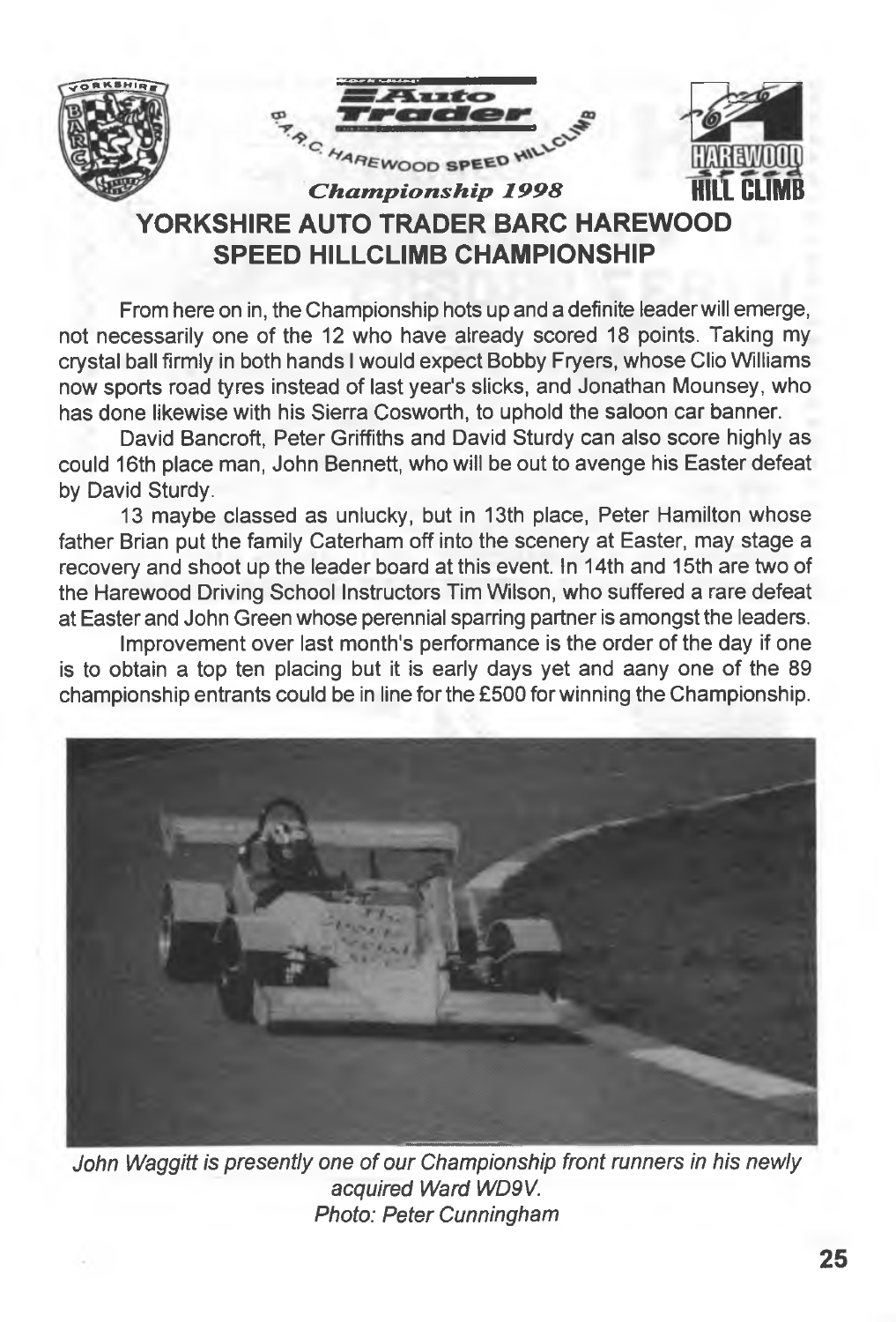



**|Low cost precision mouidings**

**|Tool design and manufacture**

**|One-off prototypes**

**IShort run specialists**

**UNIT BA, Keighley Business Centre South Street, Keighley Tel; 01535 680127**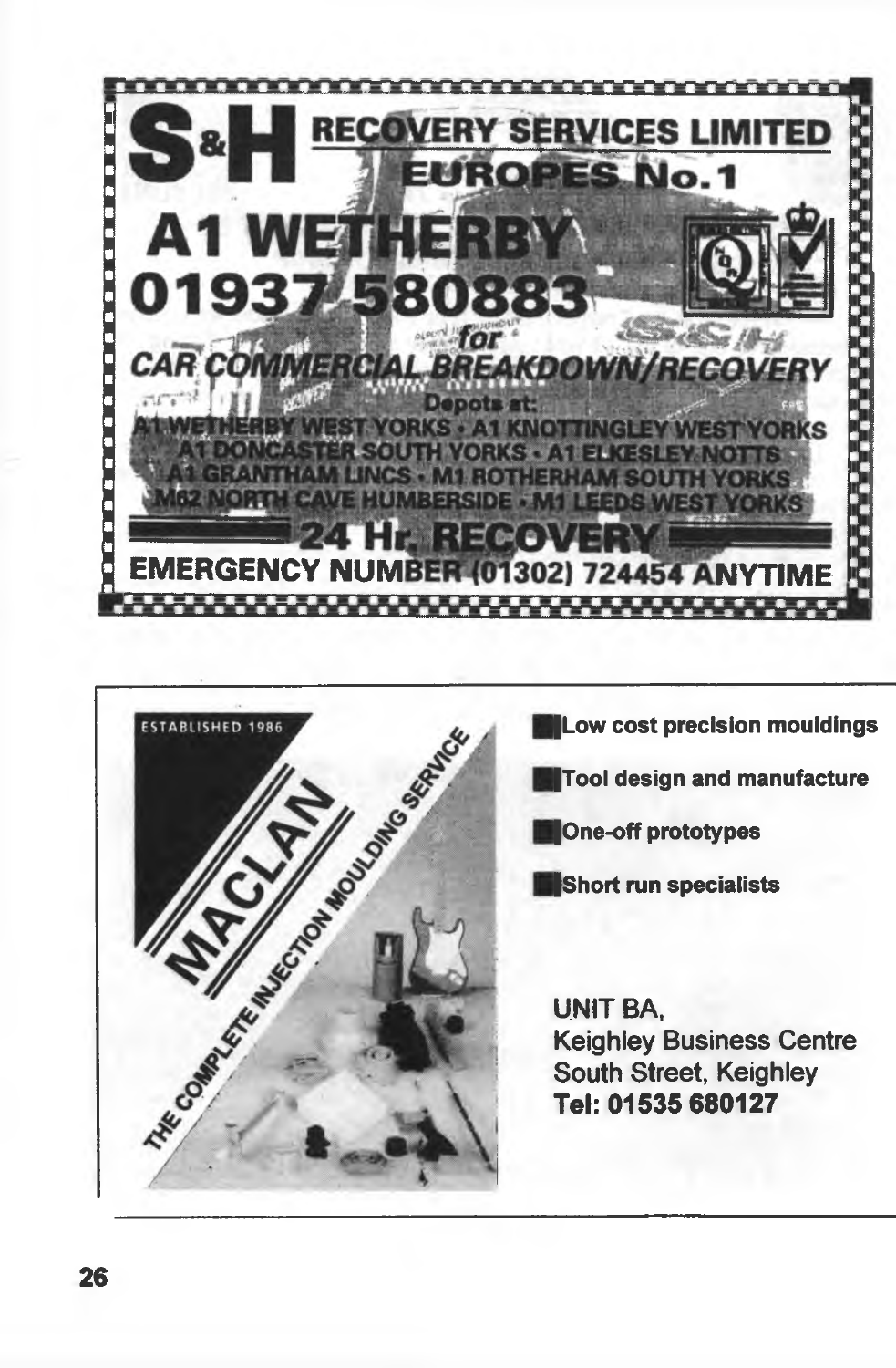# **ENTRANCE** *FREE* **AT HAREWOOD**

**ACCESS TO ALL THE BEST VIEWING SPOTS**

# **BECOME A MEMBER OF THE HAREWOOD MARSHALS ASSOCIATION**

### **All ages welcome 16-70 Come and ask in the Paddock Office Contact Mike Shorley - Chief Marshal**

**or**

**Tim Bendelow - Chief Paddock Marshal**

### **THE HAREWOOD MARSHALS ASSOCIATION APPLICATION FOR MEMBERSHIP**

Membership runs for 12 months from 1st March each year. Members joining after 1st January will be entitled to membership until 1st March of the following year. I desire to join the Harewood Marshals Association and I undertake to abide by the rules of the Association.

| Please complete and return this form to: | I enclose remittance for the following category of membership (Please tick)<br>Full Marshalling Member £2.00 Associate Member £2.00<br>Life Marshalling Member £10.00 Life Associate Member £10.00<br>Cheques should be made payable to 'The Harewood Marshals Association'. |
|------------------------------------------|------------------------------------------------------------------------------------------------------------------------------------------------------------------------------------------------------------------------------------------------------------------------------|
|                                          | Mr T Bendelow, 4 North Grove Drive, Wetherby, West Yorks LS22 7QA                                                                                                                                                                                                            |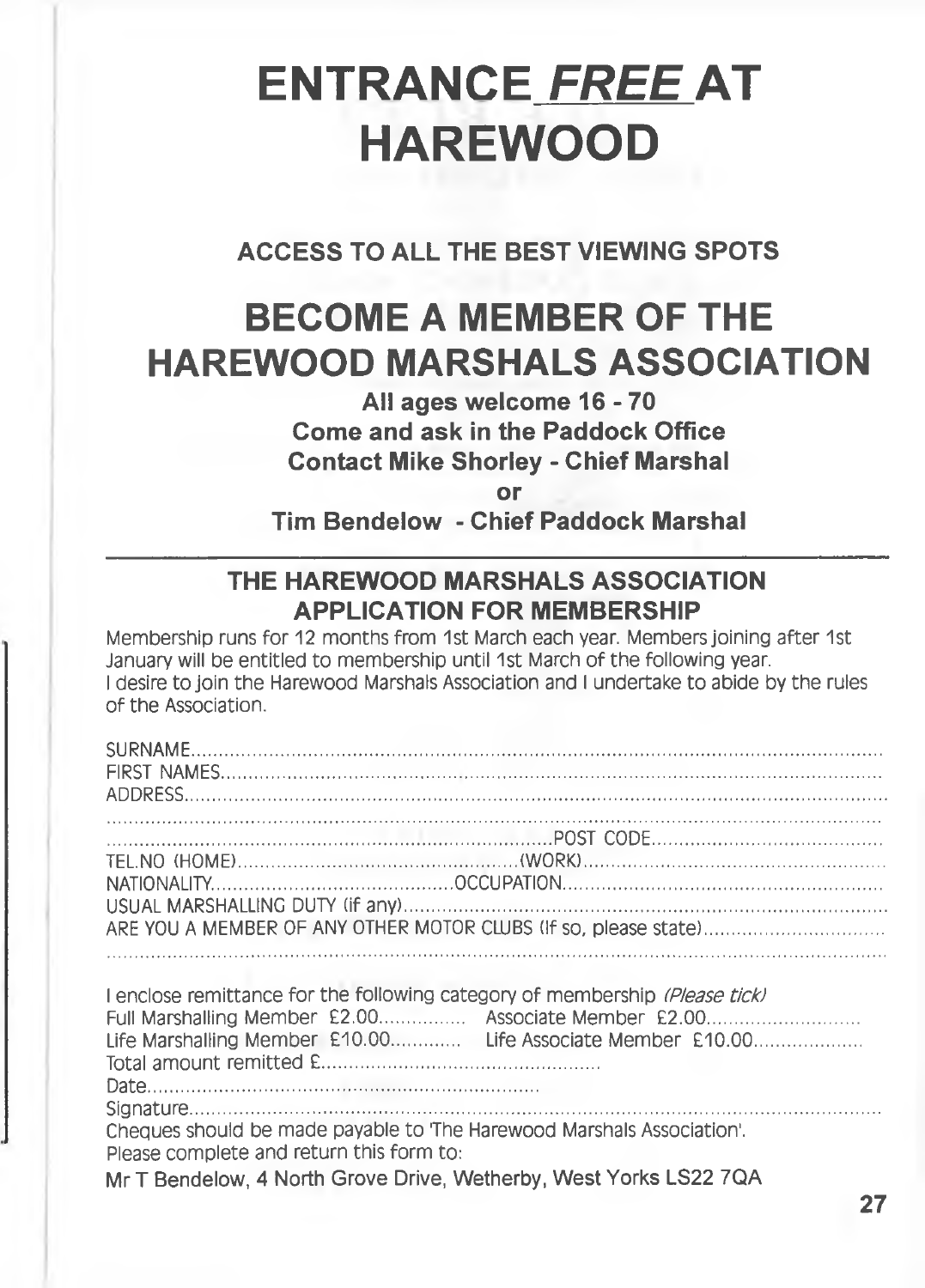# *D E B U R T*

### *MANAGEMENT & CONSULTANCY SERVICES*

# *EXPERIENCED TROUBLESHOOTER WITH WIDE INDUSTRIAL EXPERIENCE A VAILABLE FOR SHORT OR LONG ASSIGNMENTS*

*1 Villa Close, Low Ackworth, Pontefract, West Yorkshire, WF7 7NR Telephone: 01977 614843. Fax: 01977 615712. Mobile: 0802 204100*

# *YKC ENGINEERING LIMITED*

*EL VINGTON TRADING ESTA TE, EL VINGTON, YORK Y04 SAR TELEPHONE: 01904 608899 FAX: 01904 608894*

*MANUFACTURERS OF SPECIALIST CARS*

*ROADSTER SR TWO SEATER SPORTS TOURER*

*RAIDER MK2 SPORTS TOURER / COMPETITION CAR*

> *BERLINETTA TWO PLUS TWO SEDAN*

*COMPONENT KITS FROM £1950 inc VAT.*

*FULLY BUILT CARS FROM £9500 ON THE ROAD*

*DEMONSTRA TORS ARE AL WA YS A VAILABLE FOR TEST DRIVES*

*KIT BITS CATALOGUE* **COMPONENTS AND PARTS FOR A WIDE RANGE OF CARS** 

*WE PRIDE OURSELVES ON PROVIDING UNLIMITED TECHNICAL SUPPORT AND ADVICE TO BUYERS*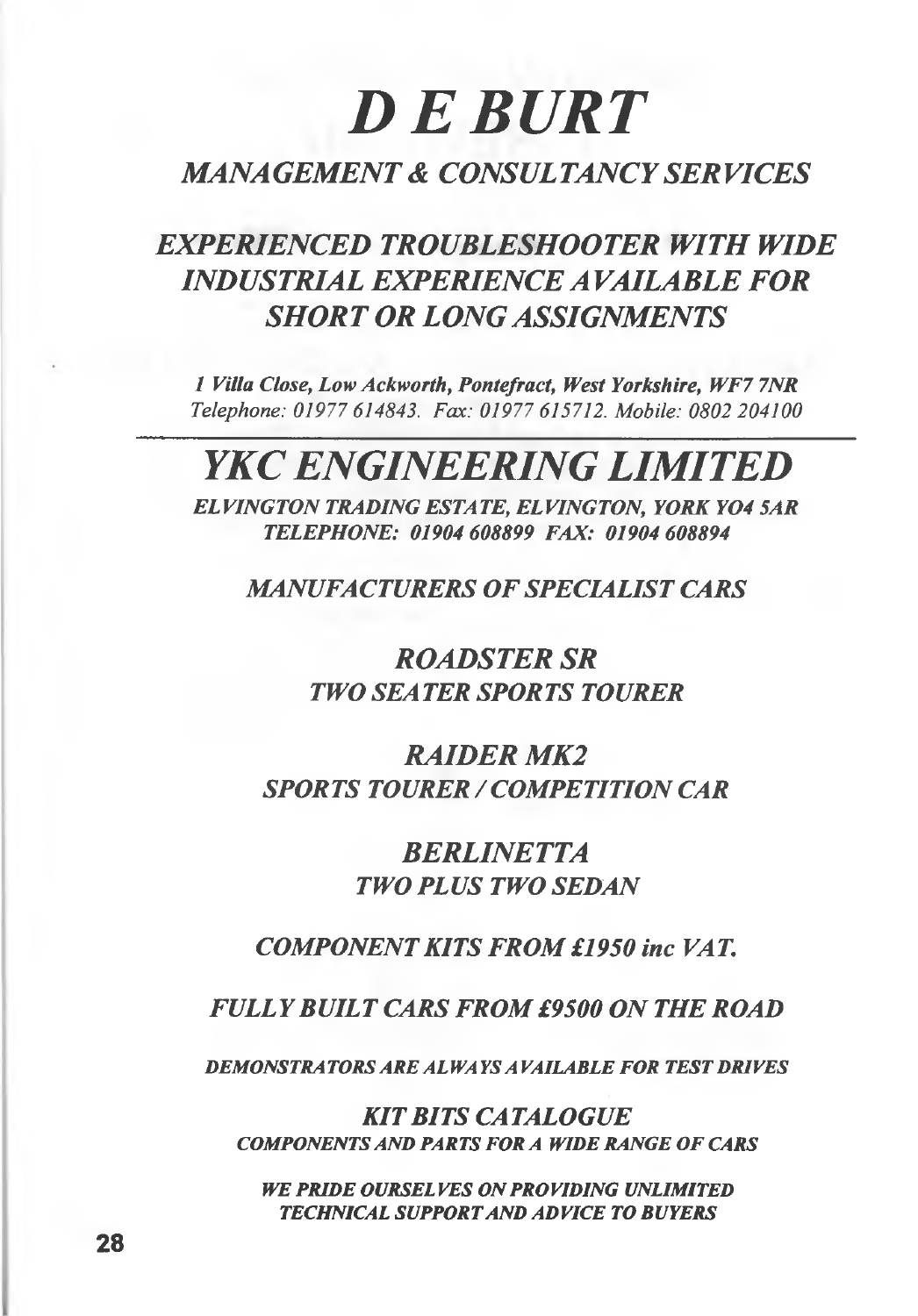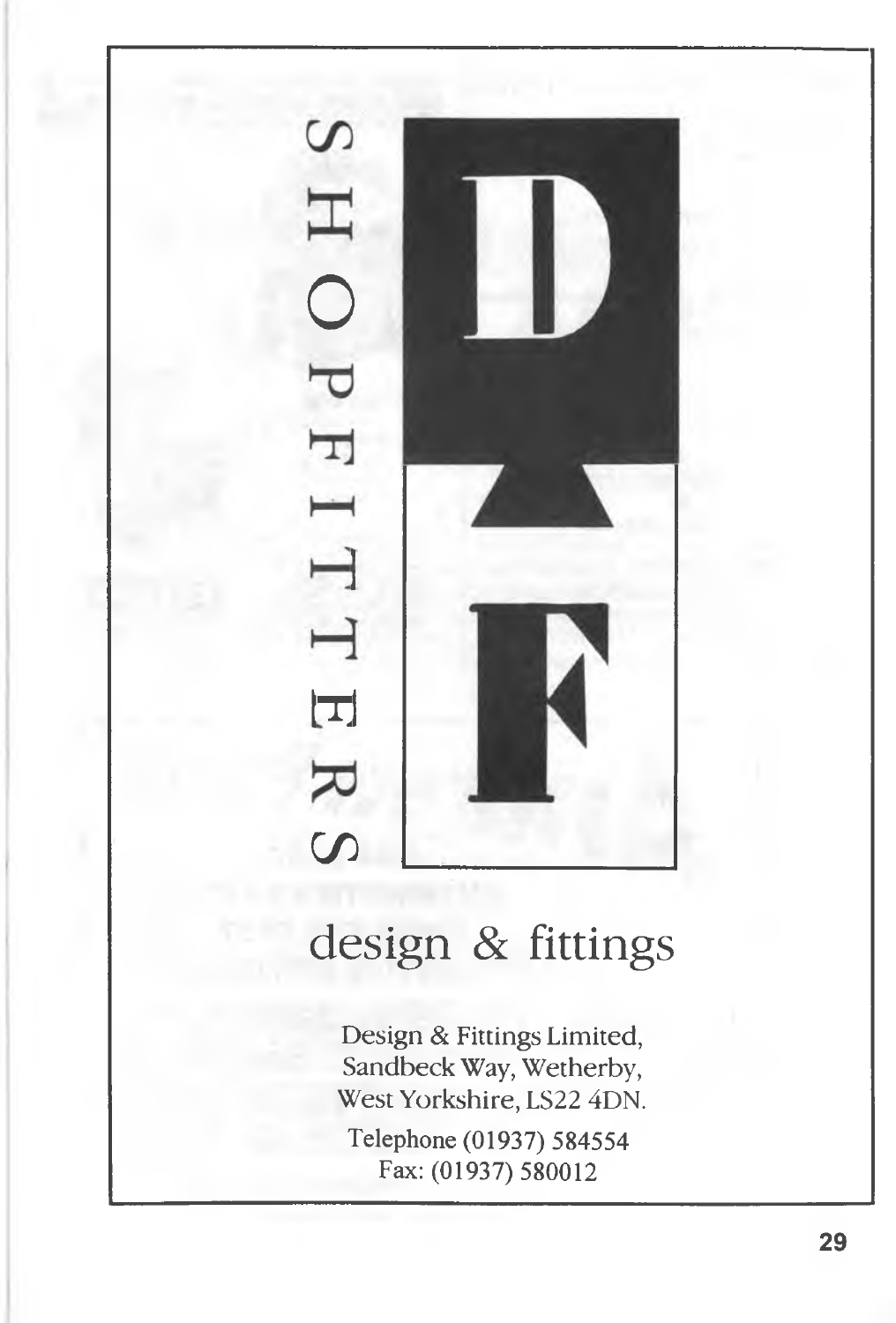

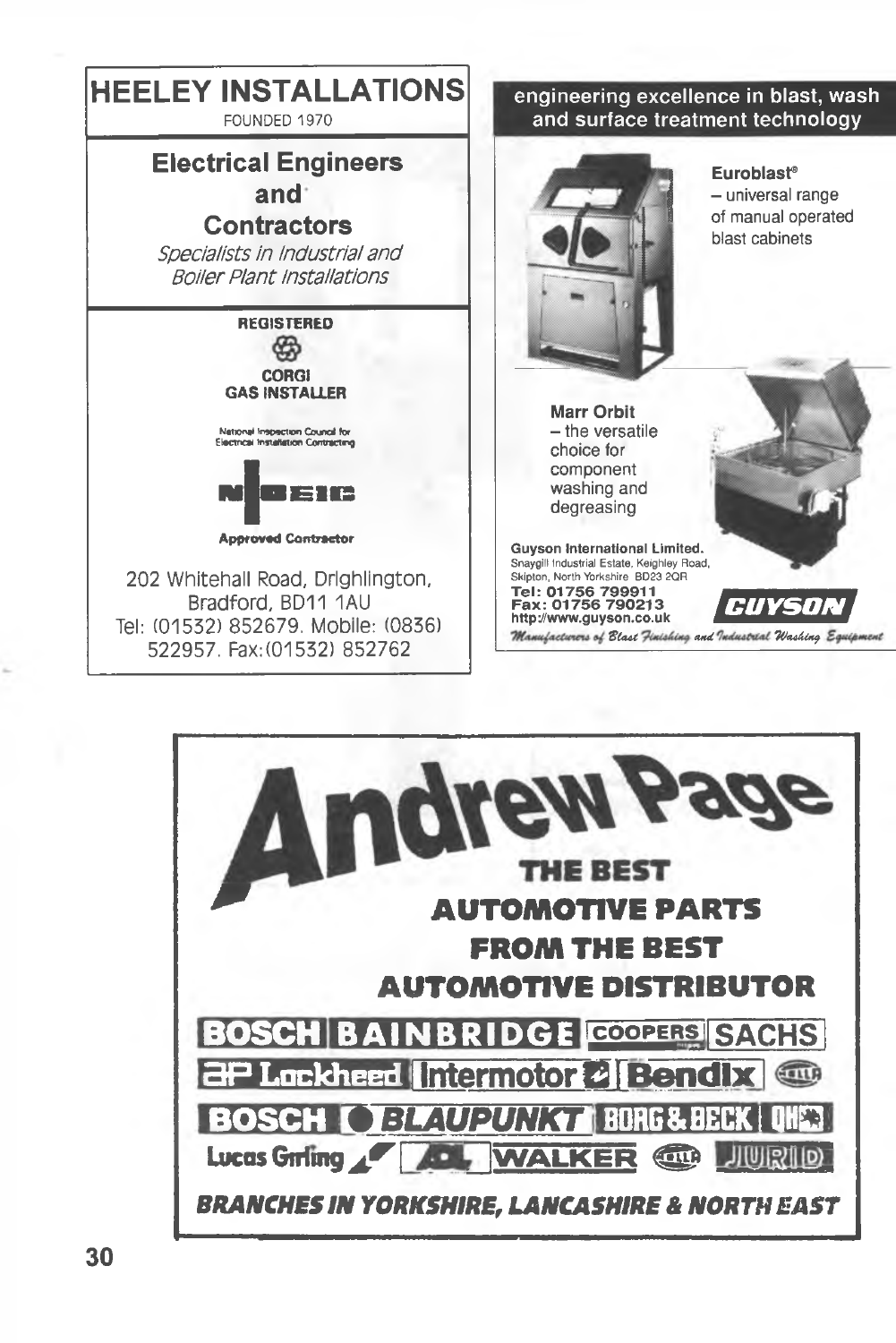# **"Organised e BARG"**

Year by year these four words are associated with more and more motoring events.

In 1996 the British Automobile Racing Hub organised 70 motorsport meetings, 26 national championships, The Goodwood Festival of Speed, The Beaujolais Challenge, Big Night Out, ® Marshal Training Days and

numerous social and local competitions at our seven Regional Centres.

No matter which form of BARC Membership you take, (Racing, Marshal, Spectating or Centre), you can be certain you'll have plenty to see and do. As a Club member you can also take advantage of Member's Trade Discounts and reduced circuit admission prices and every Member receives a copy of the BARC bi-monthly magazine 'Startllne'. If you are looking for more action from a motor sport club write today for further information.

# **For once, Join** an **active** club!

**BRITISH AUTOMOBILE RACING CLUB Thruxton Circuit, Andover, Hants. 8P11 8PN Tel: 01864 772607** 

NAME

**ADDRESS**